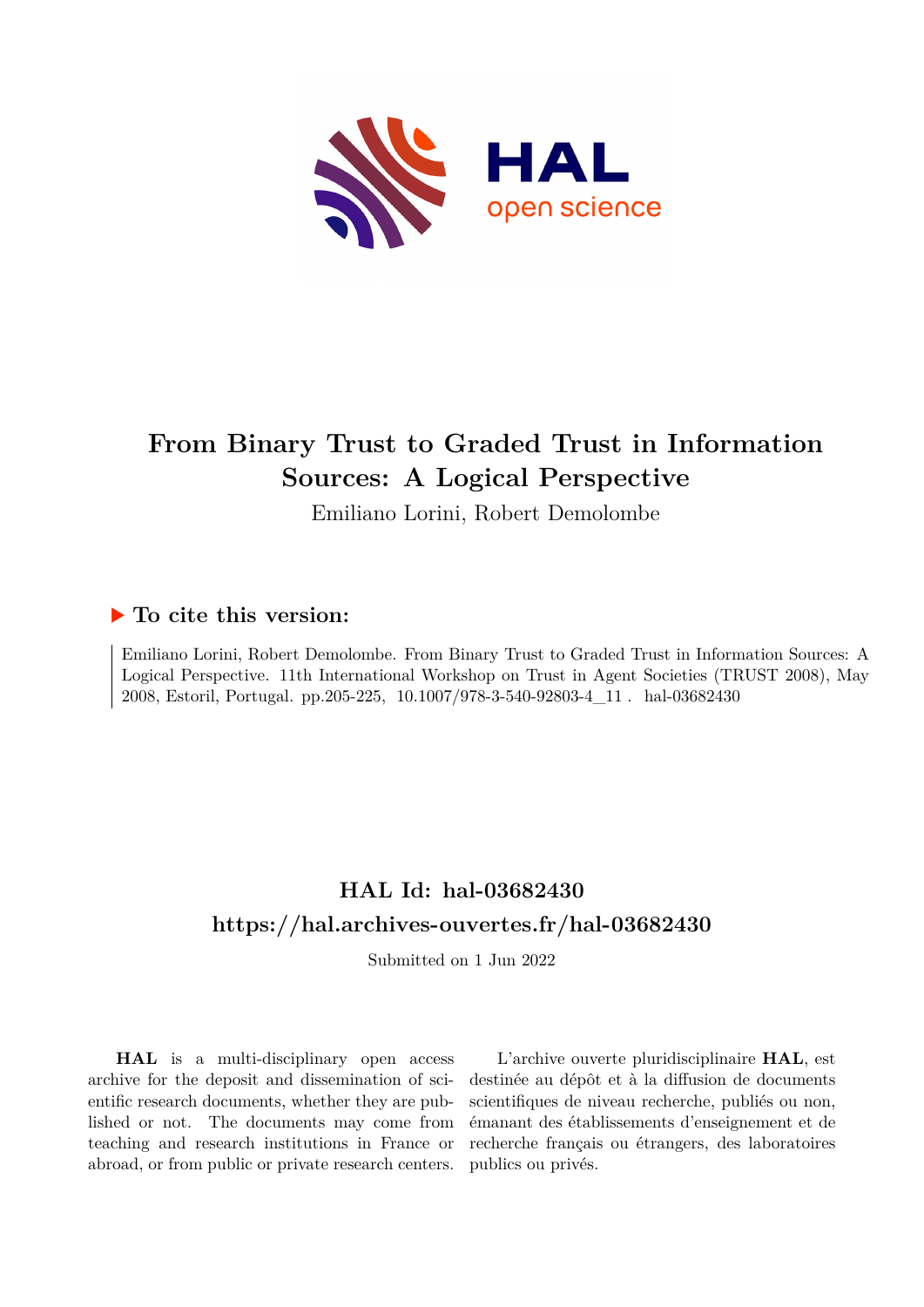# **From Binary Trust to Graded Trust in Information Sources: A Logical Perspective**

Emiliano Lorini and Robert Demolombe

Institut de Recherche en Informatique de Toulouse (IRIT), France Emiliano.Lorini@irit.fr Robert.Demolombe@irit.fr

**Abstract.** We present a concept of trust that integrates the truster's goal, the trustee's action that ensures the achievement of the truster's goal, and the trustee's ability and intention to do this action. This concept of trust is formalized in modal logic and is applied to the particular domain of trust in information sources. In this context trust may be derived, in particular, from the truster's beliefs about some properties of the information source: validity, completeness, sincerity, competence, vigilance and cooperativity. In the last part of the paper we move beyond binary trust (i.e. either i trusts j or i does not trust j) in order to capture a concept of graded trust.

# **1 Introduction**

Trust in information sources plays a crucial role in many areas of interaction between agents, in particular when information sources are software agents. A typical example is in the field of stock and bond market where trust has a strong influence on a decision to buy, or to sale, a specific kind of stocks. To take such decisions agents have several types of information sources to consult in order to predict the future evolution of the stock value. These information sources may be banks, companies, consultants, etc. and the agents may believe that some of these sources have a good competence but are not necessarily sincere, others are reluctant to inform about bad news, others are competent but are not necessarily informed at the right moment, etc.

We think that reasoning about so complex situations requires a clear definition of trust and of its main dimensions, and safe inference rules that can be applied by the agents. The aim of this work is to present a formal model of trust which meets the previous desiderata. We will first present and formalize a general concept of trust as the truster's *evaluation* of specific properties of the trustee (powers, abilities, dispositions) which are together sufficient to ensure that a goal of the truster will be achieved. Then, we will apply this general concept of trust to the specific case of trust in information sources. It is worth noting that it is out of the scope of our work to propose a model of trust based on statistics about past interactions with a given target and reputational information.

The paper is organized as follows. We start with a presentation of a logical framework which is used for formalizing the relevant concepts of the present analysis of trust in information sources (Section 2). In Section 3 a general definition of trust is presented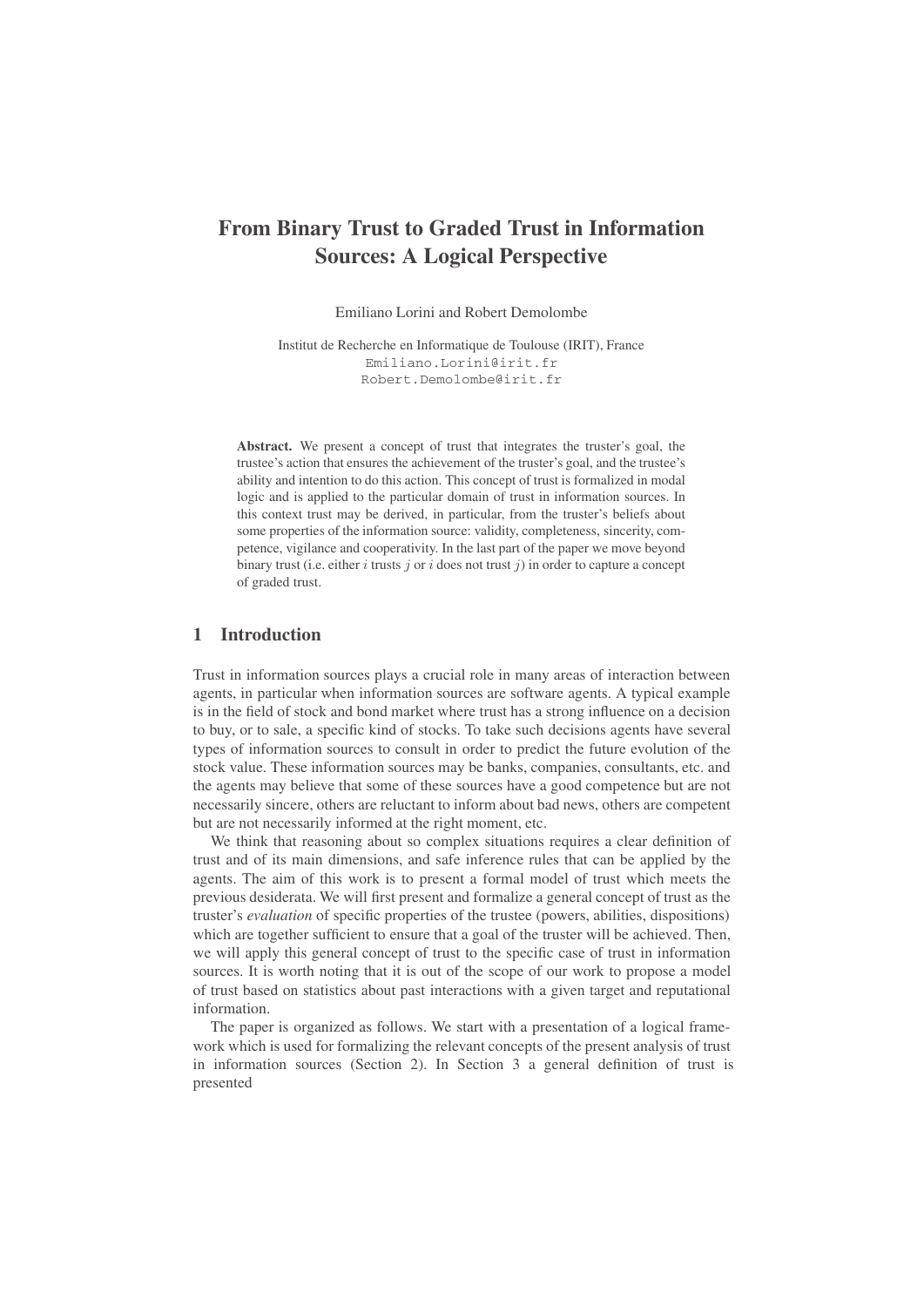and its main properties are discussed. In the second part of the paper we start with a formal characterization of the properties of information sources: validity, completeness, sincerity, competence, vigilance and cooperativity (Section 4). We show that these properties are epistemic supports for trust in information sources (Section 5). In the last part of the paper (Section 6) we show how the logical framework presented in Section 2 can be appropriately extended in order to move beyond an analysis of binary trust (i.e. either agent i trusts agent j or agent i does not trust agent j) and to capture a concept of graded trust (i.e. agent i trusts agent j with a certain strength  $k$ ).

#### **2 Setting Up the Formalism**

We present in this section the multimodal logic  $\mathcal L$  that we use in the paper to formalize the relevant concepts of our model of trust.  $\mathcal L$  combines the expressiveness of dynamic logic [17] with the expressiveness of a so-called BDI (belief, desire, intention) logic of agents' mental attitudes (see [7] for instance).

#### **2.1 Syntax and Semantics**

The syntactic primitives of the logic  $\mathcal L$  are the following:

- **–** a nonempty finite set of agents  $AGT = \{i, j, ...\}$ ;
- **–** a nonempty finite set of atomic actions  $\overrightarrow{AT} = \{a, b, \ldots\};$
- **–** a nonempty finite set of atomic formulas  $\Pi = \{p, q, \ldots\}.$

 $LIT$  is the set of literals which includes all atomic formulas and their negations, that is:

 $- LIT = \{p, \neg p | p \in \Pi\}.$ 

We note  $P, Q, \ldots$  the elements in  $LIT$ . We also introduce specific actions of the form  $inf_i(P)$  denoting the action of informing agent j that P is true. We call them informative actions. The set INFO of informative actions is defined as follows:

$$
- INFO = \{inf_j(P)|j \in AGT, P \in LIT\}.
$$

Since the set  $\Pi$  is finite, the set  $INFO$  is finite as well. The set  $ACT$  of complex actions is given by the union of the set of atomic actions and the set of informative actions, that is:

$$
- ACT = AT \cup INFO.
$$

We note  $\alpha, \beta, \ldots$  the elements in ACT. The language of  $\mathcal L$  is the set of formulas defined by the following BNF:

$$
\varphi ::= p \mid \neg \varphi \mid \varphi \lor \varphi \mid After_{i:\alpha} \varphi \mid Does_{i:\alpha} \varphi \mid Bel_i \varphi \mid Goal_i \varphi
$$

where p ranges over  $\Pi$ ,  $\alpha$  ranges over  $ACT$  and i ranges over  $AGT$ .

The operators of our logic have the following intuitive meaning.  $Bel_i\varphi$ : the agent i believes that  $\varphi$ ; After  $i_{i\alpha}\varphi$ : immediately after agent i does  $\alpha$ , it is the case that  $\varphi$ (After<sub>i: $\alpha$ </sub> $\perp$  is read: agent i cannot do action  $\alpha$ ); Does<sub>i: $\alpha$ </sub> $\varphi$ : agent i is going to do  $\alpha$  and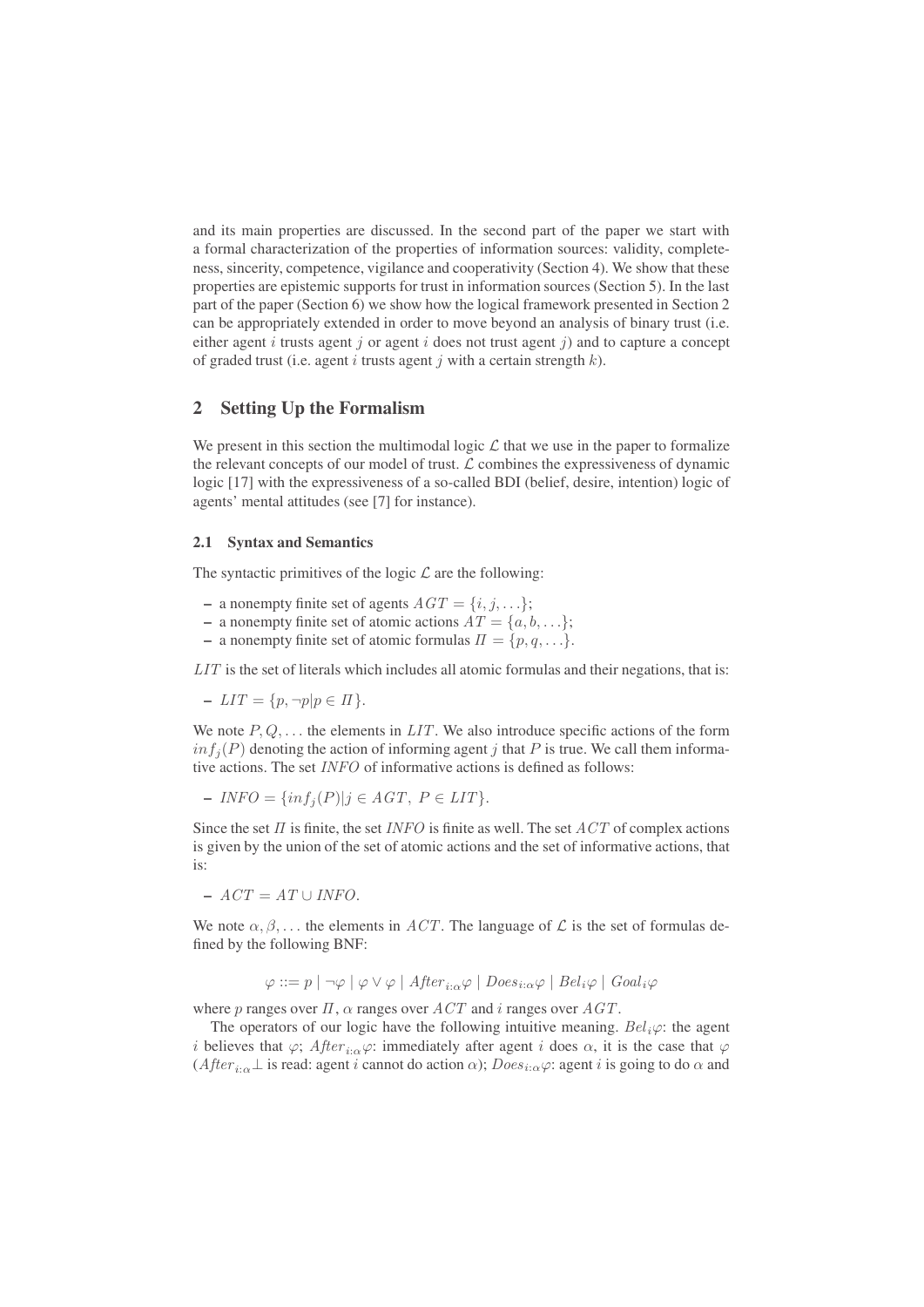$\varphi$  will be true afterward ( $Does_{i\alpha}$ ) is read: agent *i* is going to do  $\alpha$ );  $Goal_i\varphi$ : the agent i wants that  $\varphi$  holds.

The following abbreviations are given:

$$
Can_i(\alpha) \stackrel{\text{def}}{=} \neg After_{i:\alpha} \perp
$$

$$
Int_i(\alpha) \stackrel{\text{def}}{=} Goal_i Does_{i:\alpha} \top
$$

$$
Inf_{i,j}(P) \stackrel{\text{def}}{=} Does_{i:inf_j(P)} \top
$$

 $Can_i(\alpha)$  stands for: agent i can do action  $\alpha$  (i.e. i has the capacity to do  $\alpha$ ).  $Int_i(\alpha)$ stands for: agent i intends to do  $\alpha$ . Finally  $Inf_{i,j}(P)$  stands for: i informs j that P is true.

Models of the logic  $\mathcal{L}$  ( $\mathcal{L}$  models) are tuples  $M = \langle W, R, D, B, G, V \rangle$  defined as follows.

- **–** W is a non empty set of possible worlds or states.
- $R : AGT \times ACT \longrightarrow W \times W$  maps every agent *i* and action  $\alpha$  to a relation  $R_{i:\alpha}$ between possible worlds in W. Given a world  $w \in W$ , if  $(w, w') \in R_{i,\alpha}$  then w' is a world which can be reached from w through the occurrence of agent i's action  $\alpha$ .
- $D : AGT \times ACT \longrightarrow W \times W$  maps every agent i and action  $\alpha$  to a relation  $D_{i:\alpha}$  between possible worlds in W. Given a world  $w \in W$ , if  $(w, w') \in D_{i:\alpha}$  then  $w'$  is the unique actual *next* world of w which will be reached from w through the occurrence of agent i's action  $\alpha$ .
- $B : AGT \longrightarrow W \times W$  maps every agent i to a serial, transitive and euclidean relation  $B_i$  between possible worlds in W. Given a world  $w \in W$ , if  $(w, w') \in B_i$ then  $w'$  is a world which is compatible with agent i's beliefs at  $w$ .
- $-G: AGT \longrightarrow W \times W$  maps every agent i to a serial relation  $G_i$  between possible worlds in W. Given a world  $w \in W$ , if  $(w, w') \in G_i$  then w' is a world which is compatible with agent  $i$ 's goals at  $w$ .
- $\overline{\phantom{a}}$   $\overline{a}$   $\overline{b}$   $\overline{c}$  is a truth assignment which associates each world w with the set  $V(w)$  of atomic propositions true in w.

We distinguish here two types of relations for specifying the dynamic dimension of models (relations of type R and type  $D$ ) since we want to express both: the fact that at a given world w an agent performs an action  $\alpha$  which will result in a next state w, the fact that if at  $w$  the agent did something different he would have produced a different outcome.

Given a model M, a world w and a formula  $\varphi$ , we write  $M, w \models \varphi$  to mean that  $\varphi$  is true at world w in M, under the basic semantics. The rules defining the truth conditions of formulas are just standard for atomic formulas, negation and disjunction. The following are the remaining truth conditions for  $After_{i\alpha}\varphi$ ,  $Does_{i\alpha}\varphi$ ,  $Bel_i\varphi$  and  $Goal_i \varphi$ .

- $\mathcal{I} = M, w \models After_{i:\alpha} \varphi \text{ iff } M, w' \models \varphi \text{ for all } w' \text{ such that } (w, w') \in R_{i:\alpha}$
- $M, w \models Does_{i:\alpha} \varphi$  iff  $\exists w'$  such that  $(w, w') \in D_{i:\alpha}$  and  $M, w' \models \varphi$
- $M$ ,  $w \models Bel_i\varphi$  iff  $M, w' \models \varphi$  for all  $w'$  such that  $(w, w') \in B_i$
- $M, w \models \text{Goal}_i \varphi \text{ iff } M, w' \models \varphi \text{ for all } w' \text{ such that } (w, w') \in G_i$

The following section is devoted to illustrate the additional semantic constraints over  $\mathcal L$ models and the corresponding axiomatization of the logic  $\mathcal{L}$ .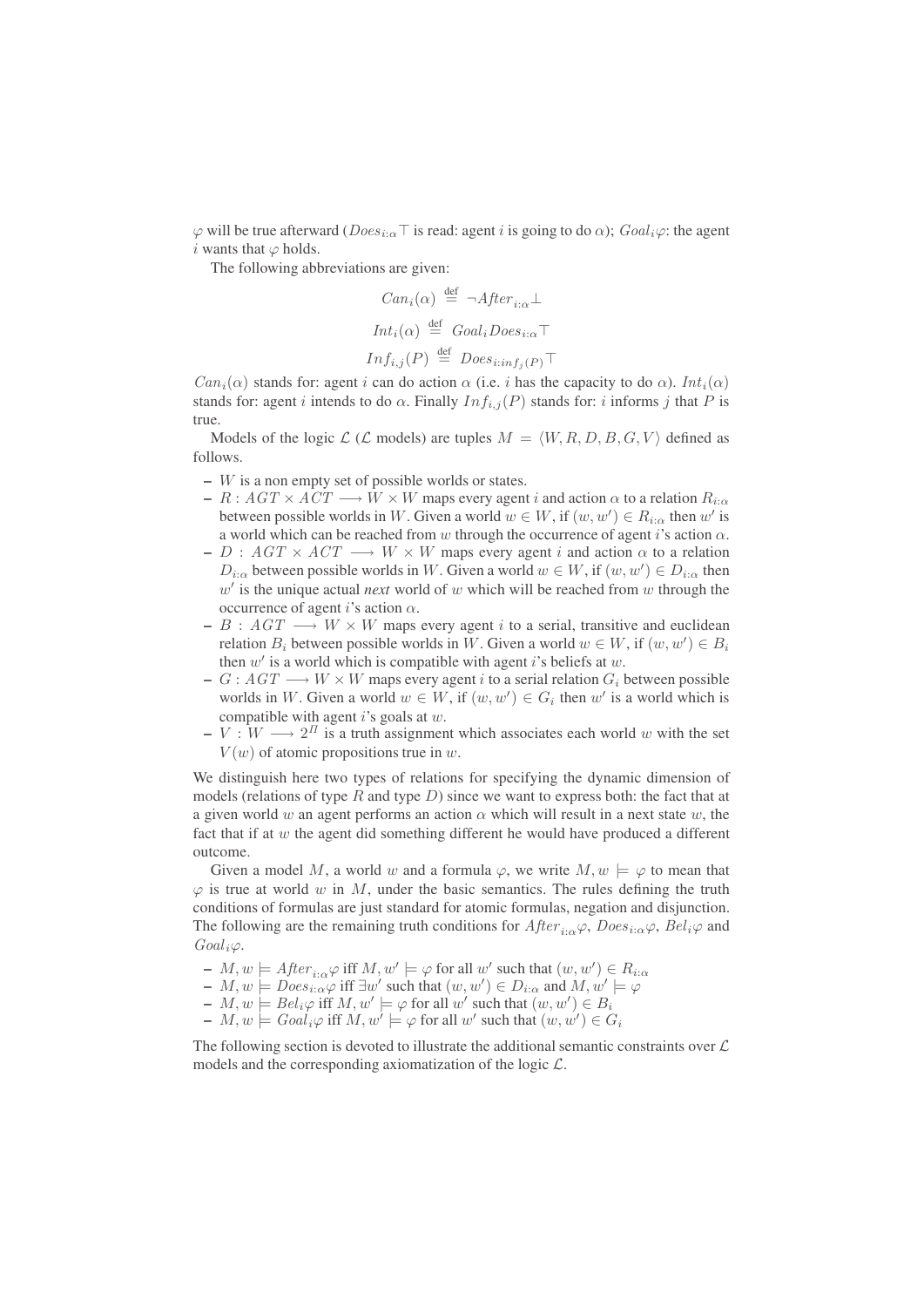#### **2.2 Axiomatization**

The axiomatization of the logic  $\mathcal L$  includes all tautologies of propositional calculus and the rule of inference *modus ponens* (**MP**).

**MP** From  $\vdash \varphi$  and  $\vdash \varphi \rightarrow \psi$  infer  $\vdash \psi$ 

Operators for actions of type  $After_{i:\alpha}$  and  $Does_{i:\alpha}$  are normal modal operators satisfying the axioms and rules of inference of system K [6]. Operators of type  $Bel<sub>i</sub>$  and  $Goal_i$  are just standard normal modal operators. The former are modal operators for belief in Hintikka style [19] satisfying the axioms and rules of inference of system KD45, whereas the latter are modal operators for goal in Cohen & Levesque's style [7] satisfying the axioms and rules of inference of system KD. That is, the following axioms and rules of inference for every operator  $Bel_i$ ,  $Goal_i$ ,  $After_{i:\alpha}$  and  $Does_{i:\alpha}$  are given.

 $\mathbf{K}_{Bel}$   $(Bel_i\varphi \wedge Bel_i(\varphi \rightarrow \psi)) \rightarrow Bel_i\psi$  $\mathbf{K}_{Goal}$   $(Goal_i\varphi \wedge Goal_i(\varphi \rightarrow \psi)) \rightarrow Goal_i\psi$ **K**<sub>PAct</sub>  $(After_{i:\alpha} \varphi \wedge After_{i:\alpha} (\varphi \rightarrow \psi)) \rightarrow After_{i:\alpha} \psi$ **K**<sub>Act</sub>  $(Does_{i:\alpha} \varphi \land \neg Does_{i:\alpha} \neg \psi) \rightarrow Does_{i:\alpha} (\varphi \land \psi)$ <br>  $\mathbf{D}_{Bel} \neg (Bel_i \varphi \land Bel_i \neg \varphi)$  $\neg (Bel_i \varphi \wedge Bel_i \neg \varphi)$ **D**<sub>Goal</sub>  $\neg(Goal_i\varphi \land Goal_i\neg\varphi)$  $4_{Bel}$   $Bel_i \varphi \rightarrow Bel_iBel_i \varphi$  $\mathbf{5}_{Bel} \quad \neg Bel_i \varphi \rightarrow Bel_i \neg Bel_i \varphi$ **Nec**<sub>Bel</sub> From  $\vdash \varphi$  infer  $\vdash Bel_i\varphi$ **Nec**<sub>Goal</sub> From  $\vdash \varphi$  infer  $\vdash$  Goal<sub>i</sub> $\varphi$ **Nec** $_{PAct}$  From  $\vdash \varphi$  infer  $\vdash$  After  $_{i:\alpha}\varphi$ **Nec**<sub>Act</sub> From  $\vdash \varphi$  infer  $\vdash \neg Does_{i:\alpha} \neg \varphi$ 

Axioms  $\mathbf{K}_{Bel}$  and  $\mathbf{K}_{Goal}$  with rules of inference  $\text{Nec}_{Bel}$  and  $\text{Nec}_{Goal}$  are the principles of a minimal normal modal logic for every modal operator  $Bel<sub>i</sub>$  and every modal operator  $Goal_i$ . Axioms  $\mathbf{K}_{PAct}$  and  $\mathbf{K}_{Act}$  with rules of inference  $\textbf{Nec}_{PAct}$  and  $\textbf{Nec}_{Act}$ are the principles of a minimal normal modal logic for every modal operator  $After_{i:\alpha}$ and every modal operator  $Does_{i:\alpha}$ . Axioms  $\mathbf{D}_{Bel}$ ,  $\mathbf{4}_{Bel}$ ,  $\mathbf{5}_{Bel}$  correspond (in the sense of correspondence theory, see for instance [35,2]) to the seriality, transitivity and euclideanity of every relation  $B_i$ , whereas Axiom  $\mathbf{D}_{Good}$  corresponds to the seriality of every relation  $G_i$ . Thus, we suppose positive and negative introspection over beliefs (Axioms  $4_{Bel}$  and  $5_{Bel}$ ) and we assume that an agent cannot have inconsistent beliefs and conflicting goals (Axioms  $D_{Bel}$  and  $D_{Goal}$ ).

**Actions and intentions.** We add the following constraint over every relation  $D_{i\alpha}$  and every relation  $D_{j:\beta}$  of all  $\mathcal L$  models. For every  $i, j \in AGT$ ,  $\alpha, \beta \in ACT$  and  $w \in W$ :

S1 if  $(w, w') \in D_{i:\alpha}$  and  $(w, w'') \in D_{j:\beta}$  then  $w' = w''$ 

Constraint  $S1$  says that if  $w'$  is the *next* world of w which is reachable from w through the occurrence of agent i's action  $\alpha$  and  $w''$  is also the *next* world of w which is reachable from w through the occurrence of agent j's action  $\beta$ , then w' and w'' denote the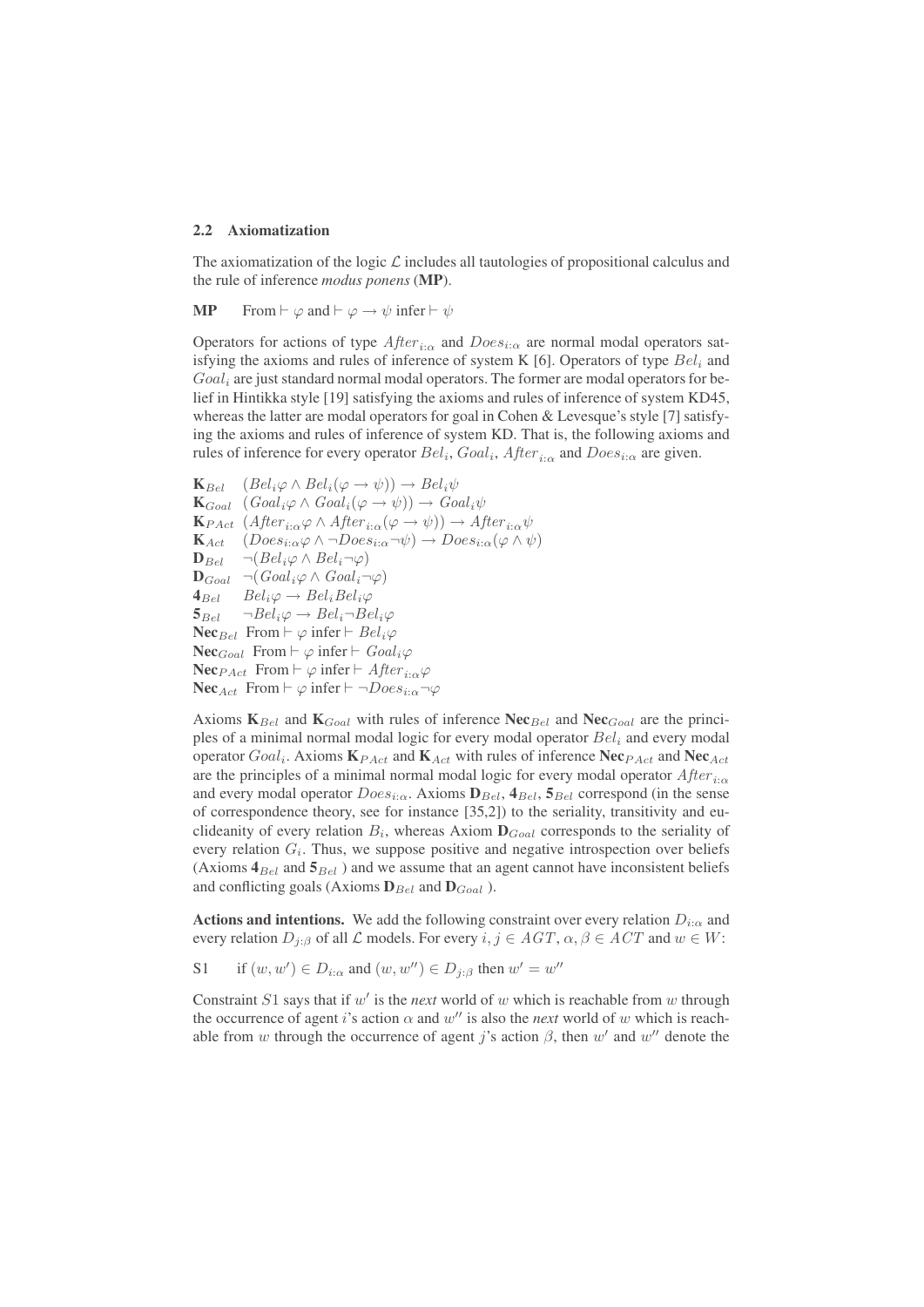same world. Indeed, we suppose that every world can only have one *next* world. The semantic constraint  $S1$  corresponds to the following axiom.

**Alt**<sub>Act</sub>  $Does_{i:\alpha}\varphi \rightarrow \neg Does_{i:\beta}\neg\varphi$ 

Axiom Alt<sub>Act</sub> says that: if i is going to do  $\alpha$  and  $\varphi$  will be true afterward, then it cannot be the case that j is going to do  $\beta$  and  $\neg \varphi$  will be true afterward.

We also suppose that the world is never static in our framework, that is, we suppose that for every world w there exists some agent i and action  $\alpha$  such that i is going to perform  $\alpha$  at w. Formally, for every  $w \in W$  we have that:

$$
S2 \qquad \exists i \in ACT, \exists \alpha \in ACT, \exists w' \in W \text{ such that } (w, w') \in D_{i:\alpha}
$$

The semantic constraint S2 corresponds to the following axiom of our logic.

**Active**  $\bigvee_{i \in AGT, \alpha \in ACT} Does_{i:\alpha} \top$ 

Axiom **Active** ensures that for every world w there is a *next* world of w which is reachable from  $w$  by the occurrence of some action of some agent. This is the reason why the operator  $X$  for *next* of LTL (linear temporal logic) can be defined as follows:<sup>1</sup>

$$
X\varphi \stackrel{\text{def}}{=} \bigvee_{i \in AGT, \alpha \in ACT} Does_{i:\alpha}\varphi
$$

The following relationship is supposed between every relation  $D_{i:\alpha}$  and the corresponding relation  $R_{i:\alpha}$  of all  $\mathcal L$  models. For every  $i \in AGT$ ,  $\alpha \in ACT$  and  $w \in W$ :

$$
S3 \quad \text{if } (w, w') \in D_{i:\alpha} \text{ then } (w, w') \in R_{i:\alpha}
$$

The constraint  $S3$  says that if  $w'$  is the *next* world of w which is reachable from  $w$ through the occurrence of agent i's action  $\alpha$ , then  $w'$  is a world which is *possibly* reachable from w through the occurrence of agent i's action  $\alpha$ . The semantic constraint S3 corresponds to the following Axiom Inc<sub>Act,P Act</sub>.

**Inc**<sub>Act</sub>, P<sub>Act</sub>  $Does_{i:\alpha} \varphi \rightarrow \neg After_{i:\alpha} \neg \varphi$ 

According to  $\text{Inc}_{Act,PAct}$ , if i is going to do  $\alpha$  and  $\varphi$  will be true afterward, then it is not the case that  $\neg \varphi$  will be true after i does  $\alpha$ . The following axioms relates intentions with actions.

**IntAct1**  $(Int_i(\alpha) \land Can_i(\alpha)) \rightarrow Does_{i:\alpha} \top$ <br>**IntAct2**  $Does_{i:\alpha} \top \rightarrow Int_i(\alpha)$  $Does_{i:\alpha} \top \rightarrow Int_i(\alpha)$ 

According to **IntAct1**, if i has the intention to do action  $\alpha$  and has the capacity to do  $\alpha$ , then i is going to do  $\alpha$ . According to **IntAct2**, an agent is going to do action  $\alpha$  only if he has the intention to do  $\alpha$ . In this sense we suppose that an agent's *doing* is by definition intentional. Similar axioms have been studied in [29,30] in which a logical model of the relationships between intention and action performance is proposed. **IntAct1** and **IntAct2** correspond to the following semantic constraints over  $\mathcal{L}$  models. For every  $i \in AGT$ ,  $\alpha \in ACT$  and  $w \in W$ :

<sup>&</sup>lt;sup>1</sup> Note that X satisfies the standard property  $X\varphi \leftrightarrow \neg X\neg \varphi$  (i.e.  $\varphi$  will be true in the next state iff  $\neg \varphi$  will not be true in the next state).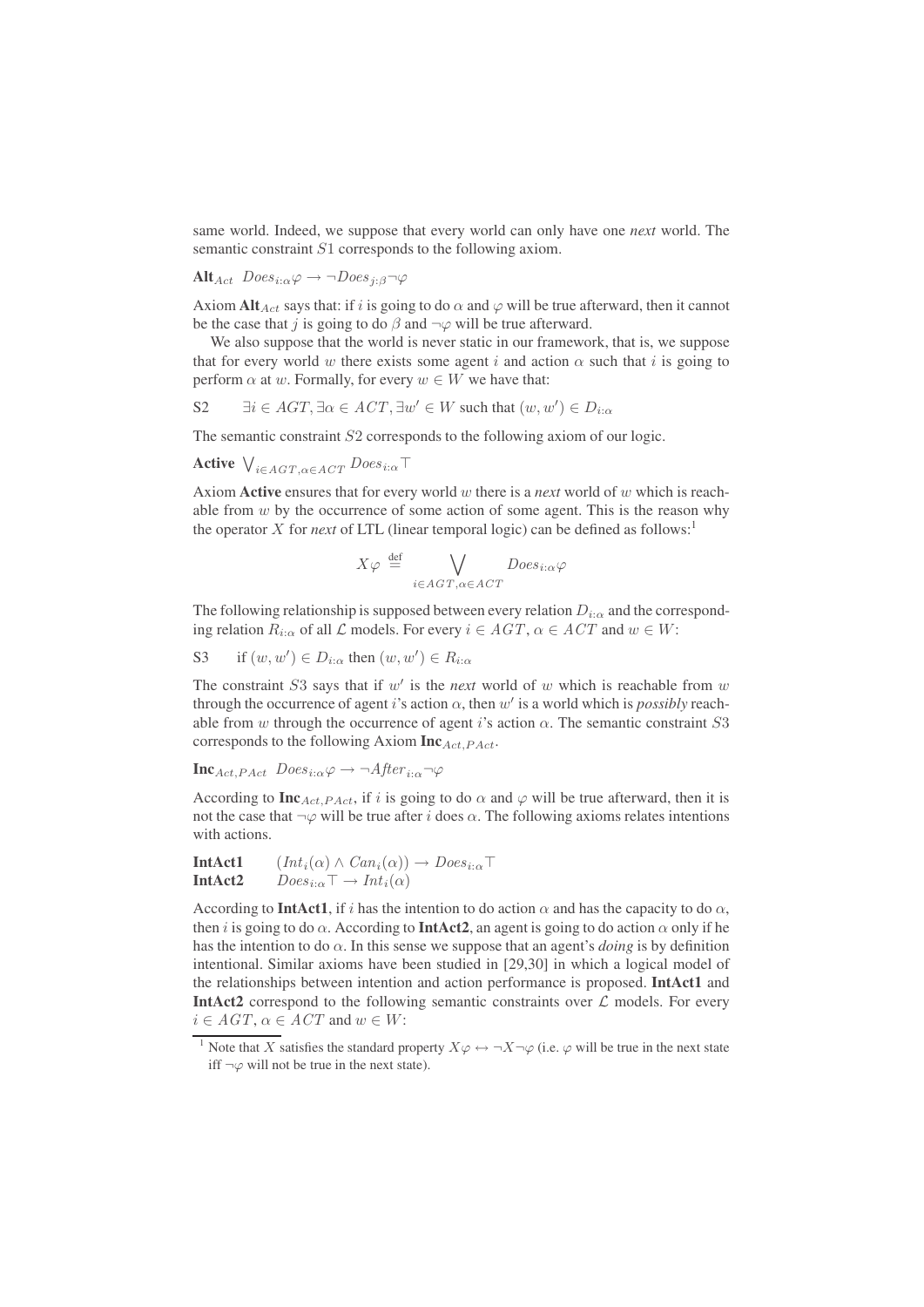- S4 if  $\forall (w, w') \in G_i$ ,  $\exists w''$  such that  $(w', w'') \in D_{i:\alpha}$  and  $\exists v$  such that  $(w, v) \in R_{i:\alpha}$ then  $\exists v'$  such that  $(w, v') \in D_{i:\alpha}$
- S5 if  $\exists v'$  such that  $(w, v') \in D_{i;\alpha}$  then  $\forall (w, w') \in G_i, \exists w''$  such that  $(w', w'') \in D_{i;\alpha}$  $D_{i:\alpha}$

**Beliefs and goals.** As far as beliefs and goals are concerned, we only suppose that the two kinds of mental attitudes must be compatible, that is, if an agent has the goal that  $\varphi$  then, he cannot believe that  $\neg \varphi$ . Indeed, the notion of goal we characterize here is a notion of an agent's *chosen goal*, i.e. a goal that an agent decides to pursue. As some authors have stressed (e.g. [3]), a rational agent cannot decide to pursue a certain state of affairs  $\varphi$ , if he believes that  $\neg \varphi$ . Thus, for any  $i \in AGT$  and  $w \in W$  the following semantic constraint over  $\mathcal L$  models is supposed:

S6 
$$
\exists w'
$$
 such that  $(w, w') \in B_i$  and  $(w, w') \in G_i$ 

The constraint S6 corresponds to the following Axiom **WR** (*weak realism*) of our logic.

$$
\mathbf{WR} \hspace{1.5cm} \hspace{1.5cm} \hspace{1.5cm} \hspace{1.5cm} \hspace{1.5cm} \hspace{1.5cm} \hspace{1.5cm} \hspace{1.5cm} \hspace{1.5cm} \hspace{1.5cm} \hspace{1.5cm} \hspace{1.5cm} \hspace{1.5cm} \Omega \hspace{1.2cm} \hspace{1.5cm} \alpha \hspace{1.4cm} \rightarrow \hspace{1.4cm} \neg \hspace{1.4cm} \hspace{1.5cm} \Omega \hspace{1.2cm} \hspace{1.5cm} \alpha \hspace{1.4cm} \rightarrow \hspace{1.4cm} \neg \hspace{1.4cm} \Omega \hspace{1.2cm} \hspace{1.5cm} \alpha \hspace{1.4cm} \rightarrow \hspace{1.4cm} \neg \hspace{1.4cm} \Omega \hspace{1.2cm} \nonumber
$$

In this work we assume positive and negative introspection over (chosen) goals, that is:

**PIntrGoal**  $Goal_i \varphi \rightarrow Bel_iGoal_i \varphi$ **NIntrGoal**  $\neg Goal_i \varphi \rightarrow Bel_i \neg Goal_i \varphi$ 

Axioms **PIntrGoal** and **NIntrGoal** correspond to the following semantic constraints over  $\mathcal L$  models. For any  $i \in AGT$  and  $w \in W$ :

S7 if  $(w, w') \in B_i$  and  $(w', v) \in G_i$  then  $(w, v) \in G_i$ S8 if  $(w, w') \in B_i$  and  $(w, v) \in G_i$  then  $(w', v) \in G_i$ 

**Beliefs and actions.** We suppose that agents satisfy the property of *no forgetting* (**NF**) 2, that is, if an agent i believes that after agent j does  $\alpha$ , it is the case that  $\varphi$ , and agent i does not believe that j cannot do action  $\alpha$ , then after agent j does  $\alpha$ , i believes that  $\varphi$ . This is also called property of *perfect recall*.

$$
\mathbf{NF} \qquad \qquad (Bel_i After_{j:\alpha} \varphi \wedge \neg Bel_i \neg Can_j(\alpha)) \rightarrow After_{j:\alpha} Bel_i \varphi
$$

Axiom **NF** corresponds to the following semantic constraint over  $\mathcal{L}$  models. For any  $i, j \in AGT$ ,  $\alpha \in ACT$ , and  $w \in W$ :

S9 if 
$$
(w, w') \in R_{j:\alpha} \circ B_i
$$
 and  $\exists v$  such that  $(w, v) \in B_i \circ R_{j:\alpha}$  then  $(w, w') \in B_i \circ R_{j:\alpha}$ 

where  $\circ$  is the standard composition operator between two binary relations. In accepting the Axiom **NF**, we suppose that events are always uninformative, that is, i should not forget anything about the particular effects of j's action  $\alpha$  that starts at a world w. What an agent *i* believes at a world  $w'$ , only depends on what *i* believed at the previous world  $w$  and on the action which has occurred and which was responsible for the transition

<sup>&</sup>lt;sup>2</sup> See also [13,15,18,33] for a discussion of this property.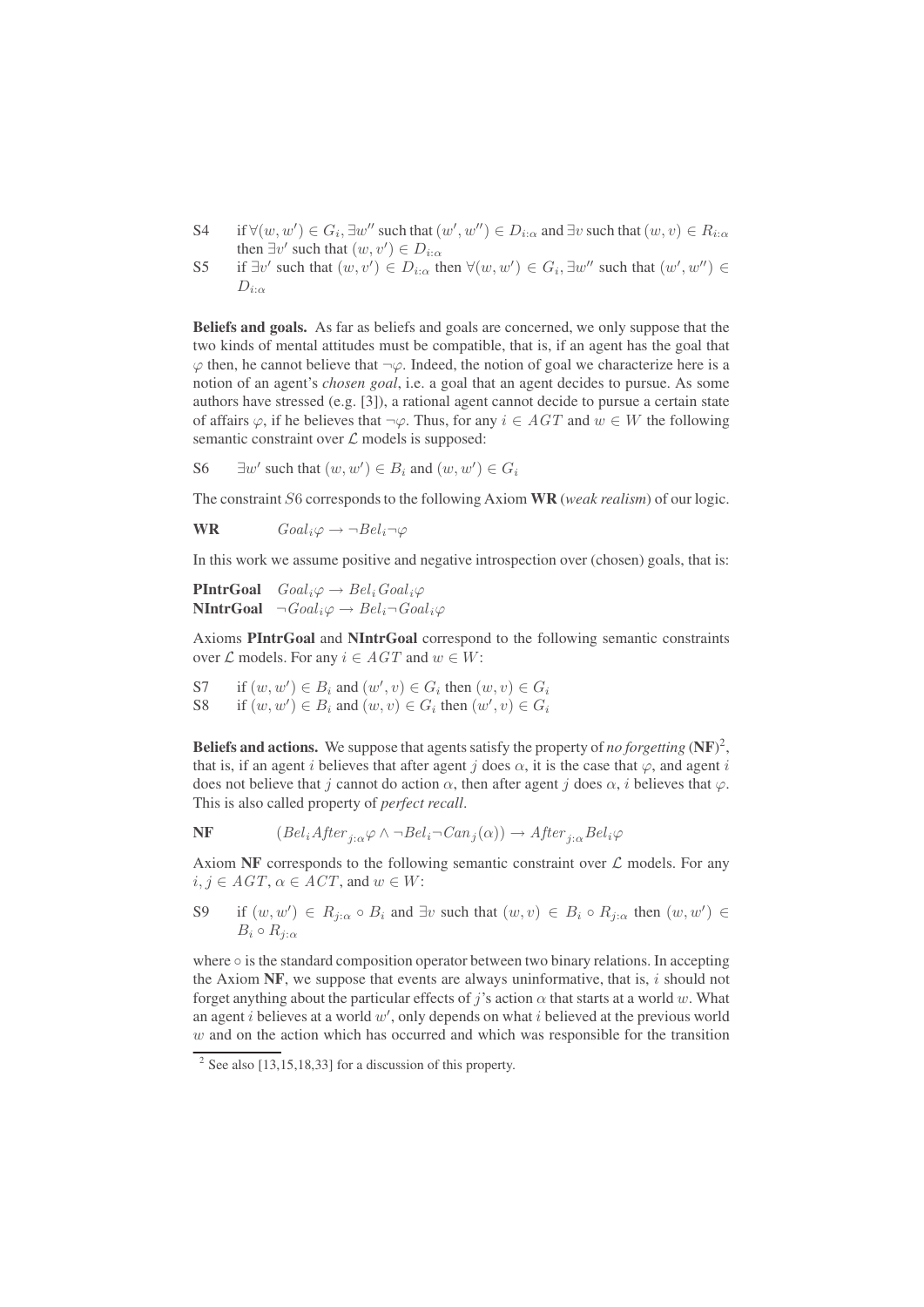from  $w$  to  $w'$ . Besides, Axiom **NF** relies on an additional assumption of complete and correct information. It is supposed that j's action  $\alpha$  occurs if and only if every agent is informed of this fact. Hence all action occurrences are supposed to be public.

We also have specific properties for informative actions. We suppose that if an agent i is informed (resp. not informed) by another j that some fact P is true then i is aware of being informed (resp. not being informed) by  $j$ .

**PIntrInf**  $Inf_{j,i}(P) \rightarrow Bel_iInf_{j,i}(P)$ **NIntrInf**  $\neg Inf_{j,i}(P) \rightarrow Bel_i \neg Inf_{j,i}(P)$ 

Axioms **PIntrInf** and **NIntrInf** correspond to the following semantic constraints over  $\mathcal L$  models. For any  $i, j \in AGT$ ,  $inf_i(P) \in INFO$ , and  $w \in W$ :

- S10 if  $\exists w'$  such that  $(w, w') \in D_{j:inf_i(P)}$  then  $\forall (w, v) \in B_i$ ,  $\exists w''$  such that  $(v, w'') \in D_{j:inf_i(P)}$
- S11 if  $\exists w', w''$  such that  $(w, w') \in B_i$  and  $(w', w'') \in D_{j:inf_i(P)}$  then  $\exists v$  such that  $(w, v) \in D_{j: inf_i(P)}$

We call  $\mathcal L$  the logic axiomatized by the axioms and rules of inference presented above. We write  $\vdash \varphi$  if formula  $\varphi$  is a theorem of  $\mathcal L$  (i.e.  $\varphi$  is the derivable from the axioms and rules of inference of the logic  $\mathcal{L}$ ). We write  $\models \varphi$  if  $\varphi$  is *valid* in all  $\mathcal{L}$  models, i.e.  $M, w \models \varphi$  for every  $\mathcal L$  model M and world w in M. Finally, we say that  $\varphi$  is *satisfiable* if there exists a L model M and world w in M such that  $M, w \models \varphi$ . We can prove that the logic  $\mathcal L$  is *sound* and *complete* with respect to the class of  $\mathcal L$  models. Namely:

**Theorem 1.**  $\vdash \varphi$  *if and only if*  $\models \varphi$ *.* 

*Proof.* It is a routine task to check that all the axioms of the logic  $\mathcal L$  correspond to their semantic counterparts. It is routine, too, to check that all of axioms of the logic  $\mathcal L$  are in the Sahlavist class, for which a general completeness result exists [2]. the Sahlqvist class, for which a general completeness result exists [2].

### **3 A General Definition of Trust**

In this work trust is conceived as a complex configuration of mental states in which there is both a motivational component and a doxastic component. More precisely, we assume that i's trust in agent j necessarily involves a goal of the truster: if i trusts agent i then necessarily i trusts i with respect to some of his goals. The core of trust is a belief of the truster about some properties of the trustee, that is, if i trusts agent j then necessarily i trusts j because i has some goal and believes that j has the right properties to ensure that such a goal will be achieved.

The concept of trust formalized in this work is similar to the concept of trust defined by Castelfranchi & Falcone [5,14]. We agree with them that trust should not be seen as an unitary and simplistic notion as other models implicitly suppose. For instance, there are computational models of trust in which trust is conceived as an expectation of the truster about a successful performance of the trustee sustained by the repeated direct interactions with the trustee (under the assumption that iterated experiences of success strengthen the truster's confidence) [23,37]. More sophisticated models of social trust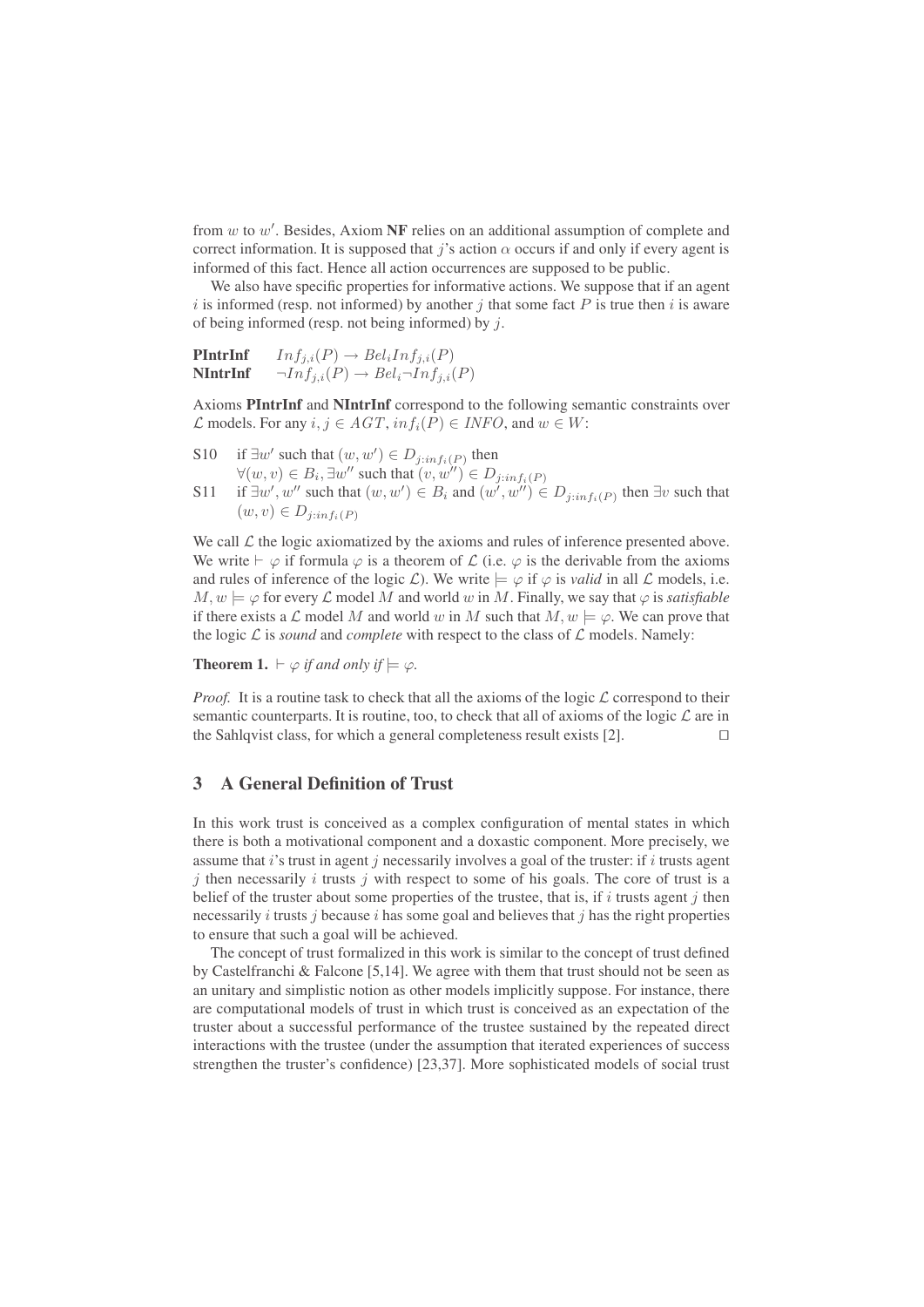have been developed in which reputational information is added to information obtained via direct interaction (e.g. [20,32]). All these models are in our view over-simplified since they do not consider the beliefs supporting the truster's expectation which enter into play in the truster's evaluation of the trustee.

On this point we agree with Castelfranchi  $\&$  Falcone on the fact that: trust is based on the truster's ascription of specific properties to the trustee (e.g. abilities, competencies, dispositions, etc.) and to the environment in which the trustee is going to act, which are together sufficient to ensure that the truster will achieve one of his goals. In this perspective, trust is nothing more than the truster's *evaluation* of certain relevant properties of the trustee.<sup>3</sup>

Here we just focus on a particular form of trust that can be called *trust in the trustee's action*. According to the proposed definition, agent i trusts agent j to do a certain action  $\alpha$  if and only if i has a certain goal and thinks that j will perform action  $\alpha$  in such a way that his goal will be achieved.<sup>4</sup>

The concept of trust we are interested in here is the following.

**Definition 1.** *TRUST IN THE TRUSTEE'S ACTION. Agent* i *trusts agent* j *to do* α *with regard to the achievement of*  $\varphi$  *if and only if i has the achievement goal that*  $\varphi$  *and* i *believes that:*

- *1. j, by doing*  $\alpha$ *, will ensure*  $\varphi$  *AND*
- *2.* j *has the capacity to do* α *AND*
- *2. j intends to do*  $\alpha$ *.*

The three conditions 1, 2 and 3 can reformulated in formal terms as follows.

- **–** Condition C1:  $After_{i:\alpha} \varphi$
- **–** Condition  $C2$ :  $Cani(\alpha)$
- **–** Condition C3:  $Int_i(\alpha)$

Condition C1 concerns the trustee's power to satisfy the truster's goal that  $\varphi$  by means of the performance of action  $\alpha$ . Conditions  $C_2$  and  $C_3$  are about the trustee's properties which are necessary and sufficient for him to perform action  $\alpha$ .

The formal translation of Definition 1 is:

 $Trust(i, j, \alpha, \varphi) \stackrel{\text{def}}{=} AGoal_i\varphi \wedge Bel_i(After_{j:\alpha}\varphi \wedge Can_j(\alpha) \wedge Int_j(\alpha))$ 

where  $Trust(i, i, \alpha, \varphi)$  stands for "*i* trusts *i* to do  $\alpha$  with regard to the achievement of  $\varphi$ ", and formula  $A\text{Goal}_i\varphi$ , expressing agent i's achievement goal that  $\varphi$ , is defined as follows:

$$
A\,Goal_i \varphi \stackrel{\text{def}}{=} \, Goal_i X \varphi \wedge \neg Bel_i \varphi
$$

<sup>3</sup> In this paper we do not consider a related notion of *decision to trust*, that is, the truster's decision to bet and wager on the trustee and to rely on him for the accomplishment of a given task. For a distinction between trust as an *evaluation* and trust as a *decision*, see [14,31].

<sup>&</sup>lt;sup>4</sup> In a complementary work [28] we have provided a richer typology of trust by distinguishing *trust in the trustee's action* from *trust in the trustee's inaction*. This opposition is symmetrical to the opposition between *doing* and *refraining* (or *forbearing*) which has been studied in the philosophy of action [1,36].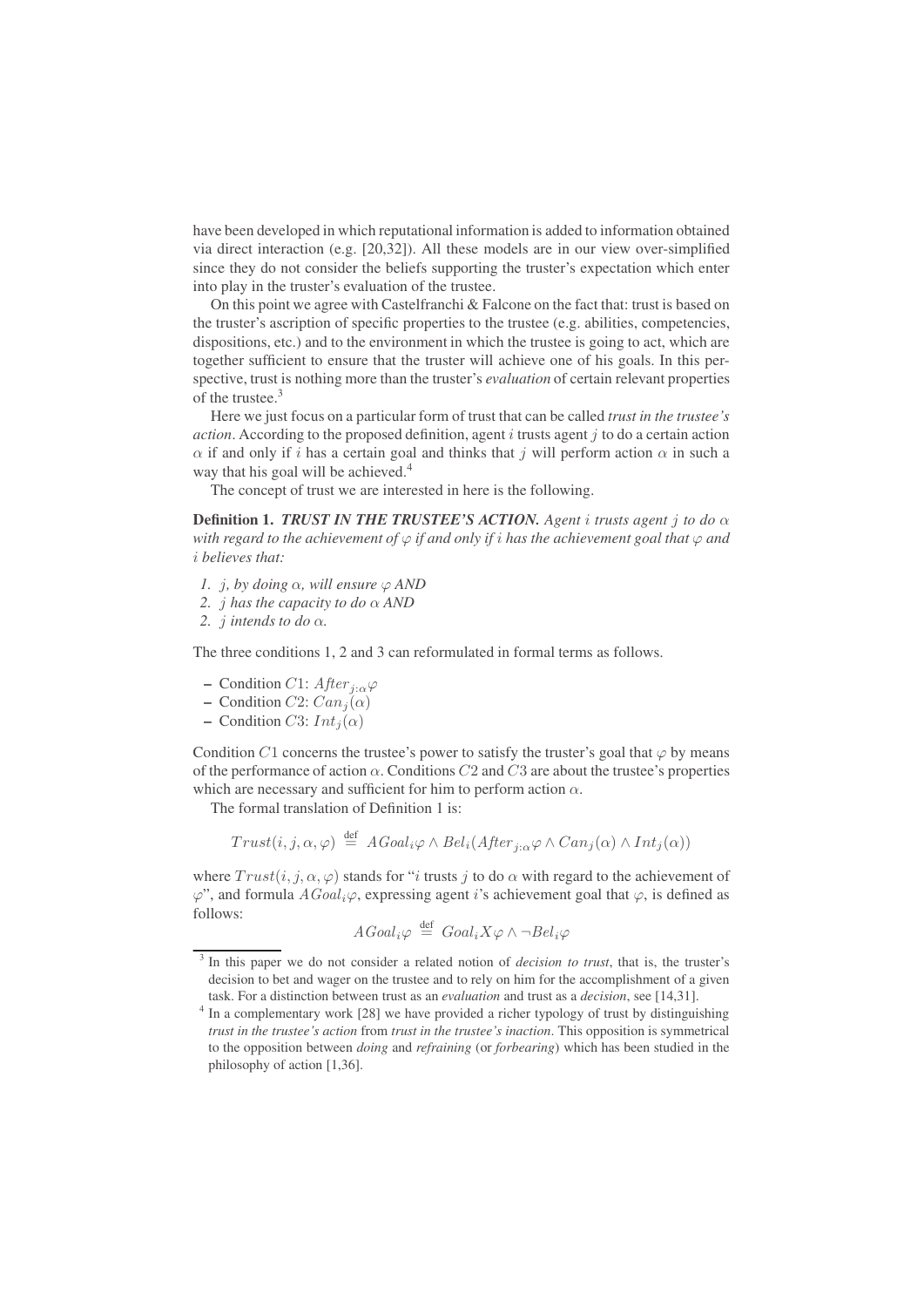Our concept of achievement goal is similar to the concept studied in [7]. We say that an agent i has the achievement goal that  $\varphi$  if and only if, i wants  $\varphi$  to be true in the next state and does not believe that  $\varphi$  is true now.

It is worth noting that in our logic the conditions  $Can<sub>i</sub>(\alpha)$  and  $Int<sub>i</sub>(\alpha)$  together are equivalent to  $Does_{i:\alpha}$ <sup>T</sup> (by Axioms  $Inc_{Act, PAct}$ , IntAct1 and IntAct2), so the definition of trust in the trustee's action can be simplified as follows:

$$
Trust(i, j, \alpha, \varphi) \stackrel{\text{def}}{=} AGoal_i\varphi \wedge Bel_i(After_{j:\alpha}\varphi \wedge Does_{j:\alpha} \top)
$$

This formalization of definition 1 better expresses a fundamental aspect of the concept of trust, namely the fact that the truster has an achievement goal that  $\varphi$  and believes that the trustee will ensure  $\varphi$  by doing action  $\alpha$ .

*Example 1.* Suppose that Bill trusts Mary to shoot Bob with regard to his goal that Bob will die in the next state:

$$
Trust(Bill, Mary, shoot, \neg BobAlive).
$$

This means that Bill has the achievement goal that Bob will die in the next state:

$$
A\,Goal_{Bill} \neg BobAlive.
$$

Moreover, according to Bill's beliefs, Mary, by shooting Bob, will ensure that Bob is dead in the next state, and Mary is going to shoot Bob:

$$
Bel_{Bill}(After_{Mary:shoot} \neg BobAlive \land Does_{Mary:shoot} \top).
$$

The following theorems highlight some interesting properties of the previous notion of trust.

**Theorem 2.** *Let*  $i, j \in AGT$  *and*  $\alpha \in ACT$ *. Then:* 

*1.*  $\vdash Trust(i, j, \alpha, \varphi) \rightarrow Bel_iX\varphi$ 2.  $\vdash Trust(i, j, \alpha, \varphi) \leftrightarrow Bel_iTrust(i, j, \alpha, \varphi)$ *3.*  $\vdash (Trust(i, j, \alpha, \varphi) \land Trust(i, j, \alpha, \psi)) \rightarrow Trust(i, j, \alpha, \varphi \land \psi)$ *4.*  $\vdash \neg Trust(i, j, \alpha, \top)$ 

*Proof.* We prove Theorems 2.1 and 2.2 as examples. We start with Theorem 2.1.  $Trust(i, j, \alpha, \varphi)$  implies  $Bel_i(After_{j:\alpha}\varphi \wedge Does_{j:\alpha} \top)$  (by definition of  $Trust(i, j, \alpha, \varphi)$  $\varphi$ )). After  $i:\alpha\varphi\wedge Does_{j:\alpha}$  implies  $Does_{j:\alpha}\varphi$  (by Axiom **Inc**<sub>Act, PAct</sub> and stardard principles of the normal operator  $Does_{i:\alpha}$ ).  $Does_{i:\alpha} \varphi$  implies  $X\varphi$  (by definition of  $X\varphi$ ). We conclude that  $Bel_i(After_{j:\alpha} \varphi \wedge Does_{j:\alpha} \top)$  implies  $Bel_i X \varphi$  (by Axiom  $\mathbf{K}_{Bel}$ ).

Let us consider Theorem 2.2.  $Trust(i, j, \alpha, \varphi)$  is equivalent to  $Goal_i X \varphi \wedge \neg Bel_i \varphi \wedge$  $Bel_i(After_{i:\alpha}\varphi \wedge Does_{i:\alpha} \top)$ , by definition of  $Trust(i, j, \alpha, \varphi)$ . The latter implies  $Bel_i(Goal_iX\varphi\wedge \neg Bel_i\varphi\wedge Bel_i(After_{i:\alpha}\varphi\wedge Does_{i:\alpha}\top))$  (by Axioms  $\mathbf{4}_{Bel}, \mathbf{5}_{Bel}$  and **PIntrGoal**) which in turn implies  $Bel_iTrust(i, j, \alpha, \varphi)$  (by definition of  $Trust(i, j, \alpha, \varphi)$  $\varphi$ )). The other direction of Theorem 2.2 is provable by the same principles.

According to Theorem 2.1, if i trusts j to do  $\alpha$  with regard to  $\varphi$  then i has a positive expectation that  $\varphi$  will be true in the next state. Theorem 2.2 highlights the fact that trust is under the focus of the truster's awareness: i trusts j to do  $\alpha$  with regard to  $\varphi$  if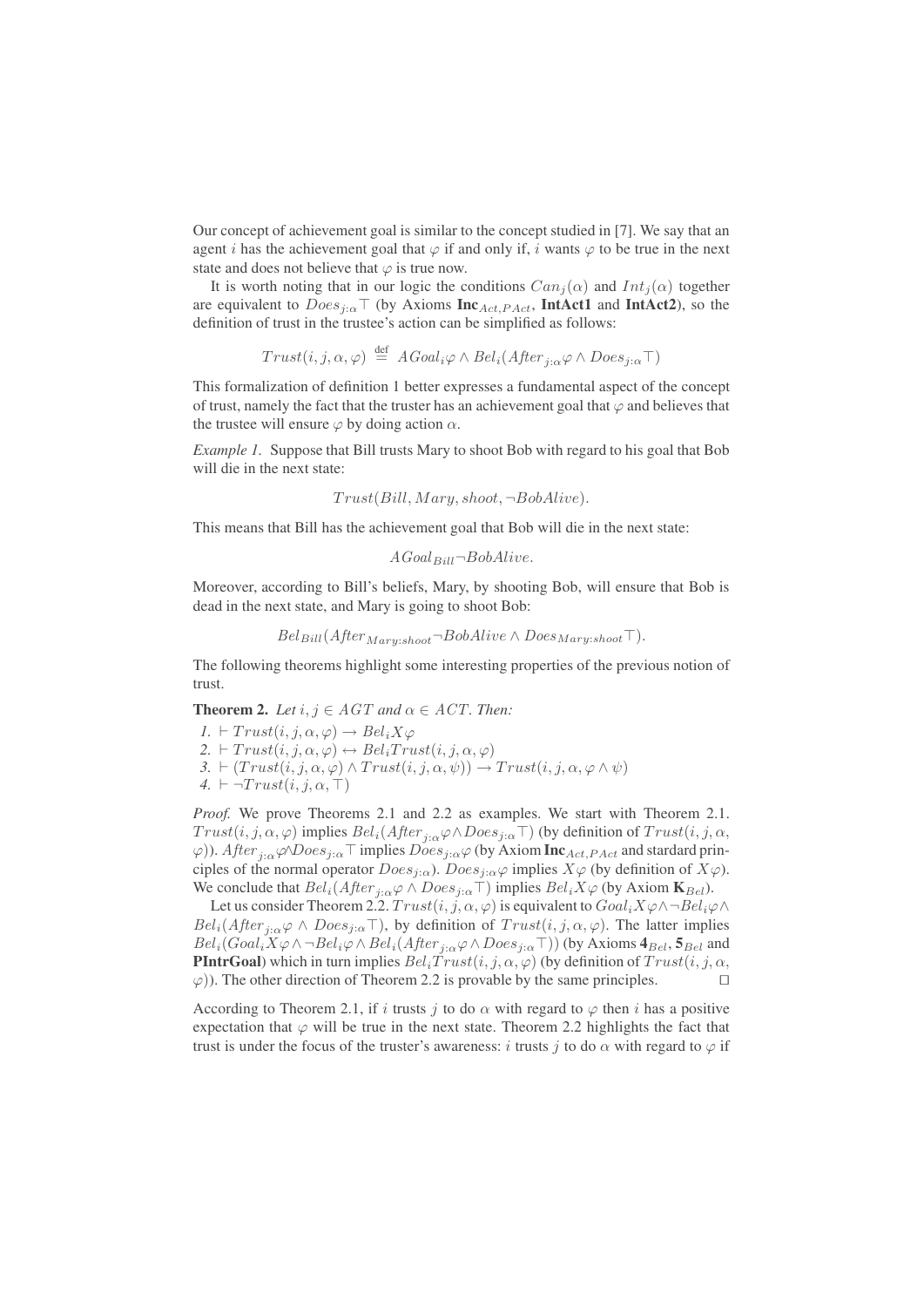and only if  $i$  is aware of this. Finally, Theorem 2.3 shows that trust aggregates under conjunction: if i trusts j to do  $\alpha$  with regard to  $\varphi$  and i trusts j to do  $\alpha$  with regard to  $\psi$  then, *i* trusts *j* to do  $\alpha$  with regard to  $\varphi \wedge \psi$ . As Theorem 2.4 shows, in our logical model there is no trust about tautologies. This is for us an intuitive property of trust.

In the following sections 4 and 5 we will study the properties of information sources and show how these properties can be evaluated by the truster in order to assess the trustworthiness of an information source.

#### **4 Basic Properties of an Information Source**

We suppose that the properties of an information source can be defined in terms of the relationships between three facts:

- **–** an information source  $j$  informs an agent  $i$  that a certain fact  $P$  is true;
- **–** an information source j believes that P is true;
- $-$  the fact  $P$  is true.

The properties of information sources can be all expressed in a conditional form. The systematic analysis of these relationships between the previous three facts leads to six different properties of information sources.

**Definition 2.** *INFORMATION SOURCE VALIDITY. Agent* j *is a valid information source about* P *with regard to* i *if and only if, after* j *does the action of informing* i *about* P*, it is the case that* P*.*

Formally:  $Valid(j, i, P) \stackrel{\text{def}}{=} After_{j:inf_i(P)}P$ 

Note that  $After_{j:inf_i(P)}P$  can be read in an explicit conditional form: if j has the capacity to do the action of informing  $i$  about  $P$  then,  $P$  is true after every occurrence of this action. Indeed,  $After_{i:inf_i(P)}P$  is logically equivalent to  $Can_i(inf_i(P)) \rightarrow$ After  $_{i:inf_i (P)} P$ .

**Definition 3.** *INFORMATION SOURCE COMPLETENESS. Agent* j *is a complete information source about* P *with regard to* i *if and only if, if* P *is true then* j *does the action of informing* i *about* P*.*

Formally:  $Compl(j, i, P) \stackrel{\text{def}}{=} P \rightarrow Inf_{j,i}(P)$ 

**Definition 4.** *INFORMATION SOURCE SINCERITY. Agent* j *is a sincere information source about* P *with regard to* i *if and only if, after* j *does the action of informing* i *about* P*, it is the case that* j *believes* P*.*

Formally:  $Sinc(j, i, P) \stackrel{\text{def}}{=} After_{j:inf_i(P)}Bel_jP$ 

Note that  $After_{j:inf_i(P)}Bel_jP$  too can be read in an explicit conditional form: if j has the capacity to do the action of informing i about  $\overrightarrow{P}$  then, j believes  $\overrightarrow{P}$  after every occurrence of this action. Indeed,  $After <sub>i:inf(P)</sub>$ </sub>  $Bel<sub>i</sub>P$  is logically equivalent to  $Can_j(inf_i(P)) \rightarrow After_{i:inf_i(P)}Bel_jP.$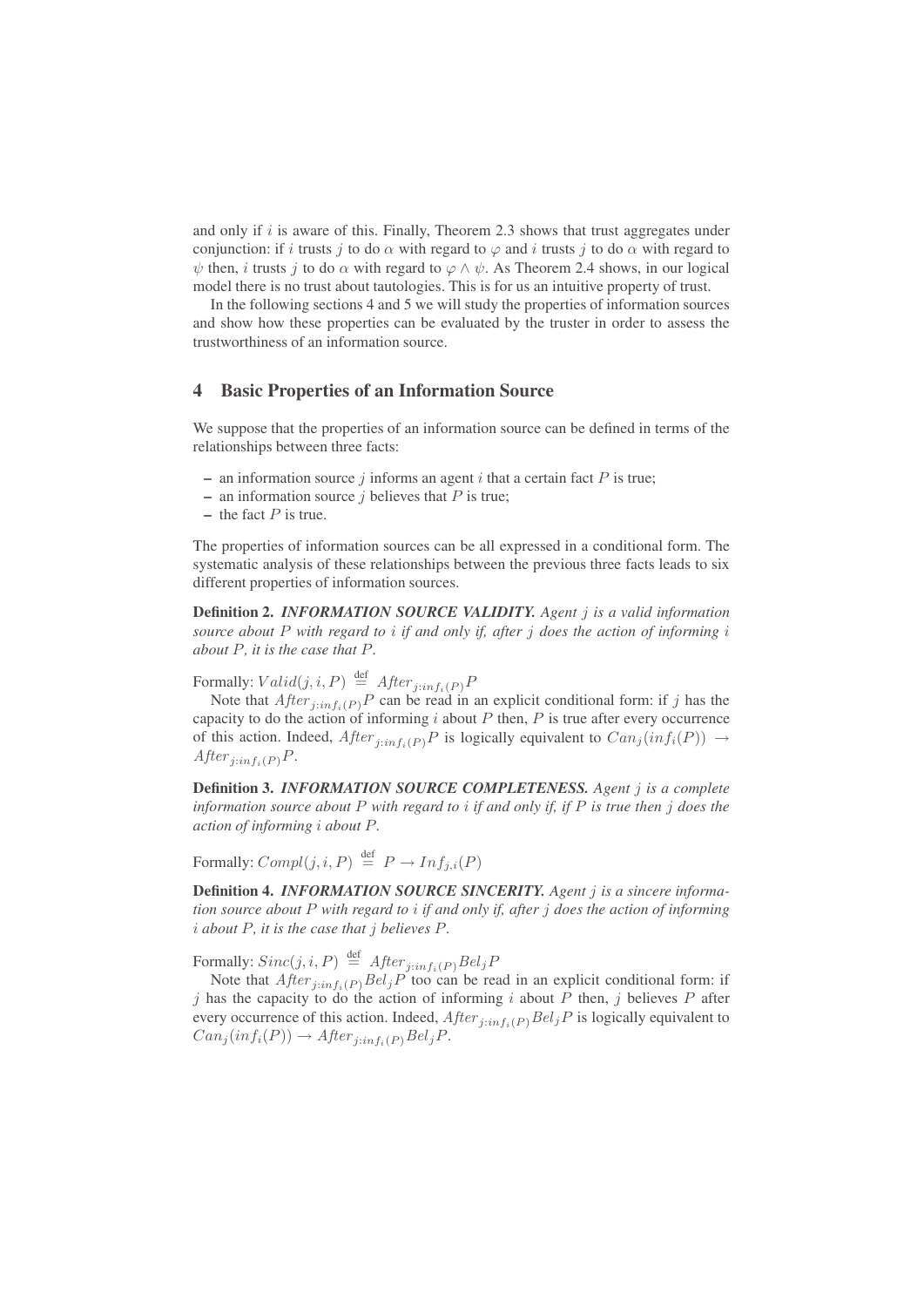**Definition 5.** *INFORMATION SOURCE COMPETENCE. Agent* j *is a competent information source about* P *if and only if, if* j *believes* P *then* P *is true.*

Formally:  $Compet(j, P) \stackrel{\text{def}}{=} Bel_j P \rightarrow P$ 

**Definition 6.** *INFORMATION SOURCE VIGILANCE. Agent* j *is a vigilant information source about* P *if and only if, if* P *is true then* j *believes* P*.*

Formally:  $Vigil(j, P) \stackrel{\text{def}}{=} P \rightarrow Bel_jP$ 

**Definition 7.** *INFORMATION SOURCE COOPERATIVITY. Agent* j *is a cooperative information source about* P *with regard to* i *if and only if, if* j *believes that* P *then* j *informs* i *about* P*.* <sup>5</sup>

Formally:  $Coop(j, i, P) \stackrel{\text{def}}{=} Bel_jP \rightarrow Inf_{j,i}(P)$ 

The previous properties of information sources are not independent. For instance, as the following Theorems 3.1 and 3.2 show, validity can be derived from sincerity and competence, and completeness can be derived from vigilance and cooperativity.

**Theorem 3.** *Let*  $i, j \in AGT$  *and*  $inf_i(P) \in INFO$ *, then:* 

 $1. \vdash (Sinc(j, i, P) \land After_{j:inf_{i}(P)} Compet(j, P)) \rightarrow Valid(j, i, P)$ 

 $2. \vdash (Vigil(j, P) \land Coop(j, i, P)) \rightarrow Compl(j, i, P)$ 

*Proof.* We give the proof of Theorem 3.1 as an example.

 $Sinc(j, i, P) \wedge After_{j:inf_i(P)} Compet(j, P)$  is equivalent to  $After_{j:inf_i(P)} Bel_j P \wedge$  $After_{j:inf_i(P)}(Bel_j P \to P)$  (by definitions of  $Compet(j, P)$  and  $Sinc(j, i, P)$ ). The latter imply  $\hat{After}$ <sub>i:inf<sub>i</sub>(P)</sub>P (by Axiom  $\mathbf{K}_{PAct}$ ) which is equivalent to  $Valid(j, i, P)$ .  $\Box$ 

Note that in Theorem 3.1, the derivation of  $Valid(i, i, P)$  requires j's competence at the instant where the action  $inf_i(P)$  has been performed by j. This is the reason why we have  $After_{j:inf_i(P)} Compute(j, P)$  in the antecedent.

*Example 2.* Consider an example in the field of stocks and bonds market. The agent BUG is the Bank of Union of Groenland. Sue Naive (SN) and Very Wise (VW) are two BUG's customers. BUG plays the role of an information source for the customers, for instance for the facts  $p$ : "it is recommended to buy MicroHard stocks", and  $q$ : "Microhard stocks are dropping". SN believes that BUG is sincere with regard to her about  $p$  and BUG is competent about  $p$ , because SN believes that BUG wants to help its customers and BUG has a long experience in the domain. SN also believes that BUG is cooperative with regard to her about q because q is a relevant information for customers in order to make decisions. VW too believes that BUG is competent about  $p$ . But VW does not believe that BUG is sincere with regard to him about  $p$ . Indeed, VW believes that BUG wants that VW buys Microhard stocks, even if this is not profitable for VW. This example is formally represented by the following formula:  $Bel_{SN}Sinc(BUG, SN, p) \wedge Bel_{SN}Compet(BUG, p) \wedge Bel_{SN}Coop(BUG, SN, q) \wedge$ 

 $Bel_{VW} Compute(BUG, p) \wedge \neg Bel_{VW} Sinc(BUG, VW, p).$ 

<sup>&</sup>lt;sup>5</sup> This definition of cooperativity does not exclude that  $i$  does not want to be informed about  $P$ , like in spamming.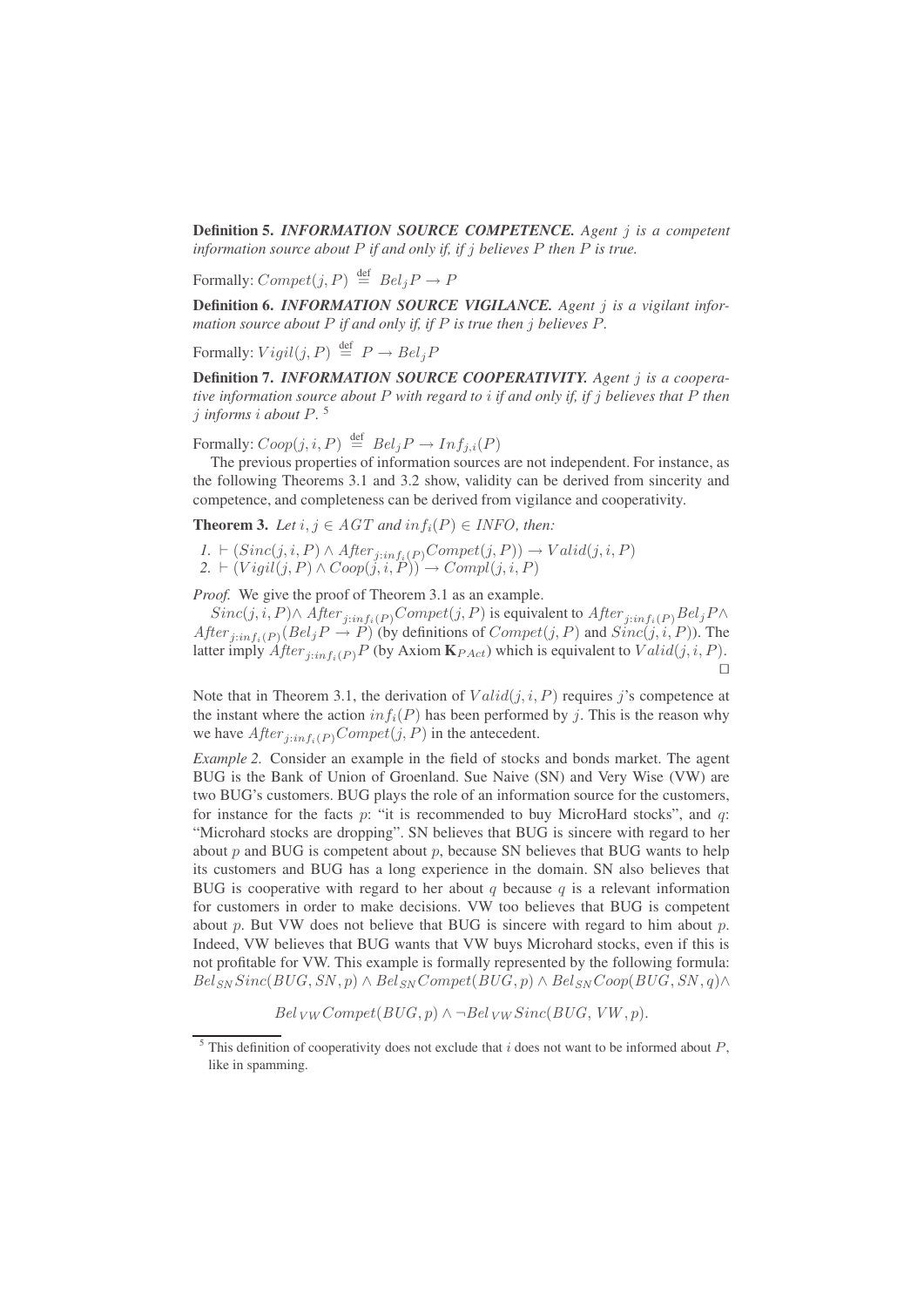# **5 Trust in Information Sources**

We conceive trust in information sources as a specific instance of the general notion of trust in the trustee's action defined in Section 3. In our view, the relevant aspect of trust in information sources is the content of the truster's goal. In particular, we suppose that an agent i trusts the information source i to inform him whether the fact  $P$  is true only if  $i$  has the *epistemic goal* of knowing whether  $P$  is true and believes that, due to the information transmitted by  $j$ , he will achieve this goal. In this sense, trust in information sources is characterized by an epistemic goal of the truster and an informative action of the trustee. The concept of epistemic goal can be defined from the following standard definitions of *knowing that* (i.e. as having the correct belief that something is the case) and *knowing whether*:

$$
K_i \varphi \stackrel{\text{def}}{=} \text{Bel}_i \varphi \land \varphi \quad KW_i \varphi \stackrel{\text{def}}{=} K_i \varphi \lor K_i \neg \varphi
$$

where  $K_i\varphi$  stands for "agent i knows that  $\varphi$  is true" and,  $KW_i\varphi$  stands for "i knows" whether  $\varphi$  is true". An *epistemic goal* of an agent i is i's achievement goal of knowing the truth value of a certain formula. Formally,  $AGoal_iKW_i\varphi$  denotes i's epistemic goal of knowing whether  $\varphi$  is true.

Our aim in this section of the paper is to investigate the relationships between trust in information sources and the properties of information sources defined above. The following Theorem 4 highlights the relationship between trust in information sources and the properties of validity and completeness of information sources. It says that: if  $i$ believes that j is a valid information source about p and  $\neg p$  with regard to i and that j is a complete information source about p and  $\neg p$  with regard to i, and i has the epistemic goal of knowing whether p is true, then i trusts the information source j to inform him that p is true or i trusts the information source j to inform him that  $\neg p$  is true (with respect to his epistemic goal of knowing whether  $p$  is true).

**Theorem 4.** *Let*  $i, j \in AGT$  *and*  $inf_i(p), inf_i(\neg p) \in INFO$ , *then:*  $\vdash (Bel_i(Valid(j, i, p) \land Valid(j, i, \neg p)) \land Bel_i(Compl(j, i, p) \land Compl(j, i, \neg p)) \land$  $AGoal_iKW_ip) \rightarrow (Trust(i, j, inf_i(p), KW_ip) \vee Trust(i, j, inf_i(\neg p), KW_ip))$ 

*Proof.*  $Bel_i(Compl(j, i, p) \wedge Compl(j, i, \neg p))$  implies  $Bel_i((p \rightarrow Inf_{j,i}(p)) \wedge (\neg p \rightarrow$  $Inf_{j,i}(\neg p))$ ) (by definitions of  $Compl(j,i,p)$  and  $Compl(j,i,\neg p)$ ). The latter implies  $Bel_i((p \to Inf_{j,i}(p)) \land (\neg p \to Inf_{j,i}(\neg p)) \land (p \lor \neg p))$  which in turn implies  $Bel_i(Inf_{j,i}(p) \vee Inf_{j,i}(\neg p))$  (by standard principles of propositional calculus). Since  $Inf_{j,i}(P)$  is equivalent to  $Bel_iInf_{j,i}(P)$  (by Axioms **PIntrInf**, **NIntrInf** and  $\mathbf{D}_{Bel}$ ),  $Bel_i(Inf_{j,i}(p) \vee Inf_{j,i}(\neg p))$  is equivalent to  $Bel_i(Bel_iInf_{j,i}(p) \vee Bel_iInf_{j,i}(\neg p)).$ Let us now prove that  $Bel_i(Bel_iInf_{j,i}(p) \vee Bel_iInf_{j,i}(\neg p))$  implies  $Bel_iInf_{j,i}(p) \vee$  $Bel_iInf_{j,i}(\neg p)$ .  $Bel_i(Bel_iInf_{j,i}(p) \vee Bel_iInf_{j,i}(\neg p))$  implies  $\neg Bel_i(\neg Bel_iInf_{j,i}(p)$ ∧ ¬Bel<sub>i</sub>Inf<sub>j,i</sub>(¬p)) (by Axiom **D**<sub>Bel</sub>). By standard principles of the normal operator Bel<sub>i</sub>, the latter implies  $\neg Bel_i \neg Bel_i Inf_{j,i}(p) \vee \neg Bel_i \neg Bel_i Inf_{j,i}(\neg p)$  which in turn implies  $Bel_iInf_{j,i}(p) \vee Bel_iInf_{j,i}(\neg p)$  (by Axiom  $\mathbf{5}_{Bel}$ ).

We can conclude that  $Bel_i(Compl(j, i, p) \wedge Compl(j, i, \neg p))$  implies  $Bel_iInf_{j,i}(p) \vee Bel_iInf_{j,i}(\neg p)$ . Thus,  $Bel_i(Valid(j,i,p) \wedge Valid(j,i,\neg p)) \wedge$  $Bel_i(Compl(j, i, p) \wedge Compl(j, i, \neg p)) \wedge AGoal_iKW_i p$  implies  $Bel_i(Valid(j, i, p) \wedge p)$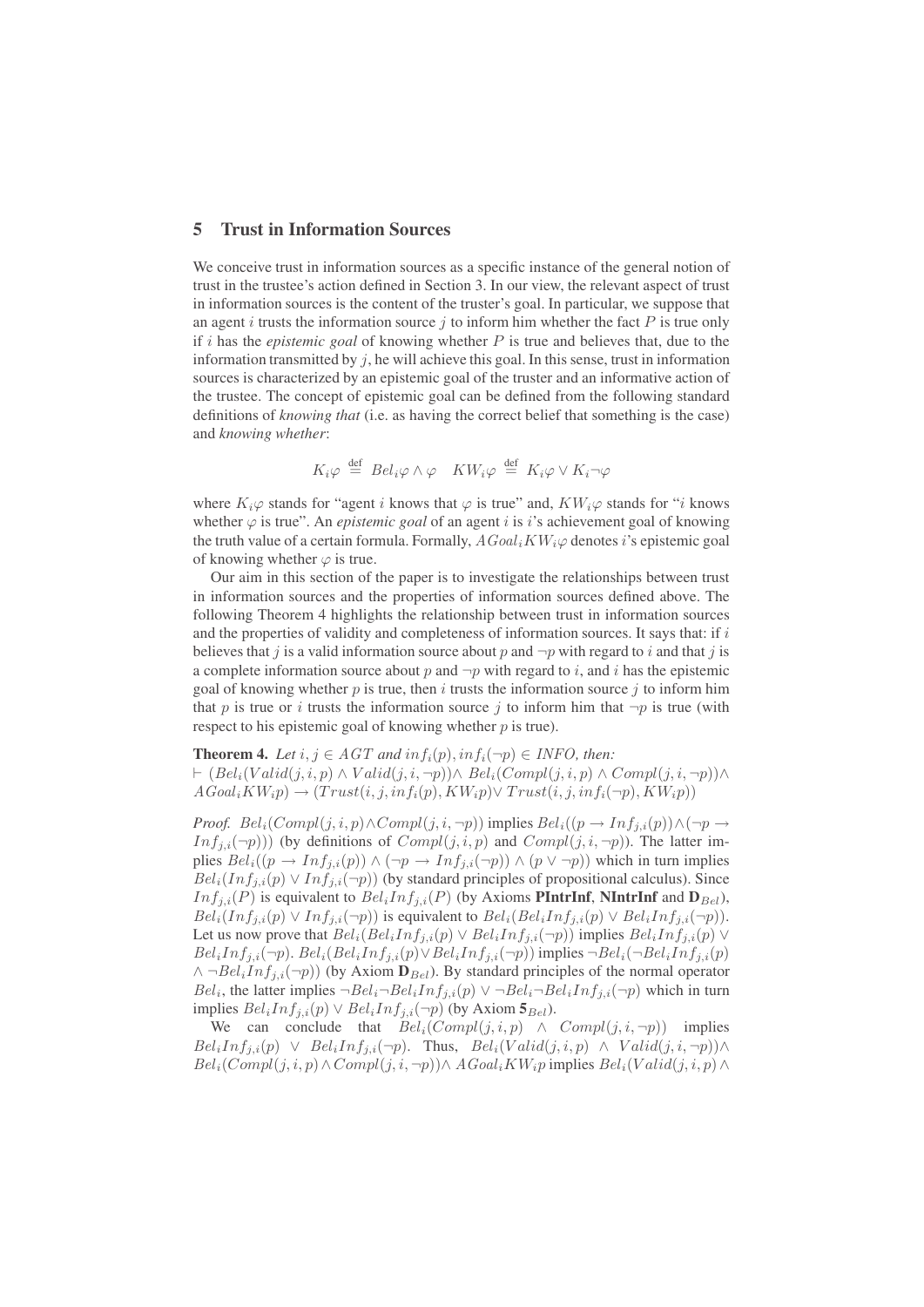$Valid(j, i, \neg p)) \wedge (Bel_iInf_{i,i}(p) \vee Bel_iInf_{i,i}(\neg p)) \wedge AGoal_iKW_i p$  which in turn implies  $(Bel_iValid(j,i,p) \wedge Bel_iInf_{j,i}(p) \wedge AGoal_iKW_ip) \vee$  $(Bel_iValid(j, i, \neg p) \wedge Bel_iInf_{j,i}(\neg p) \wedge AGoal_iKW_ip)$ . Now, let us prove that the latter implies  $Trust(i, j, inf_i(p), KW_i p) \lor Trust(i, j, inf_i(\neg p), KW_i p).$ 

We distinguish two cases. First, we prove that  $Bel<sub>i</sub>Valid(j, i, p) \wedge Bel<sub>i</sub>Inf<sub>i,i</sub>(p) \wedge$  $AGoal_iKW_ip$  implies  $Trust(i, j, inf_i(p), KW_ip)$ .  $Bel_iValid(j, i, p) \wedge Bel_iInf_{j,i}(p)$  $\wedge AGoal_iKW_ip$  implies  $Bel_iAfter_{j:inf_i(P)}P \wedge Bel_iInf_{j,i}(p) \wedge AGoal_iKW_ip$  (by definition of  $Valid(j, i, p)$ ) which in turn implies  $Bel_iAfter_{i:inf_i(p)}P \wedge Bel_iInf_{j,i}(p) \wedge$  $\neg Bel_i \neg Can_i(inf_i(P)) \land AGoal_iKW_ip$  (by Axioms  $Inc_{Act, PAct}, K_{Bel}, D_{Bel},$  and definitions of  $Inf_{j,i}(p)$  and  $Can_j(inf_i(P))$ ). From the latter and by Axioms  $\mathbf{4}_{Bel}$  and  $\mathbf{5}_{Bel}$ , we can infer  $Bel_iAfter_{j:inf_i(P)}P \wedge Bel_iInf_{j,i}(p) \wedge Bel_i \neg Bel_i \neg Can_j(inf_i(P))$ ∧  $Bel_iBel_i After_{j:inf_i(P)}P \wedge A Goal_i KW_i p.$  The latter implies  $Bel_i After_{j:inf_i(P)}P \wedge$  $Bel_iInf_{j,i}(p) \wedge Bel_iAfter_{j:inf_i(P)}Bel_iP \wedge AGoal_iKW_ip$  (by standard principles of the normal operator  $Bel_i$ , Axioms  $\mathbf{K}_{Bel}$  and **NF**) which in turn implies  $Bel_iInf_{j,i}(p) \wedge$  $Bel_iAfter_{i:inf_i (P)} KW_i p \wedge AGoal_i KW_i p$  (by Axiom  $\mathbf{K}_{Bel}$ , definition of  $KW_i p$ , standard principles of the normal operators  $Bel_i$  and  $After_{j:inf_i(P)}$ ). The latter is equivalent to  $Trust(i, j, inf_i(p), KW_i p)$ . In a similar way we can prove that  $Bel_i Valid(j, i, \neg p)$  $\wedge$  Bel<sub>i</sub>Inf<sub>i,i</sub>(¬p)  $\wedge$  A Goal<sub>i</sub>KW<sub>i</sub>p implies  $Trust(i, j, inf_i(¬p), KW_i p)$ .

This is sufficient to prove Theorem 4.

From Theorems 3.1 and 3.2, similar theorems can be proved by substituting  $Valid(j, i, j)$ p) with  $(Sinc(j, i, p) \wedge After_{j:inf_i(p)} Compet(j, p))$ ,  $Valid(j, i, \neg p)$  with  $(Sinc(j, i, p))$  $\neg p) \wedge After_{j:inf_i(\neg p)} Compet(j, \neg p))$ ,  $Compl(j, i, p)$  with  $Vigil(j, p) \wedge Coop(j, i, p)$ and,  $Comp(i, i, \neg p)$  with  $Vigil(j, \neg p) \wedge Cop(j, i, \neg p)$  in the antecedent of Theorem 4.

Theorem 5 is a particular instantiation of Theorem 2. It says that: if  $i$  trusts the information source j to inform him that p or i trusts the information source j to inform him that  $\neg p$  with regard to his epistemic goal of knowing whether p is true, then i believes that in the next state he will achieve his epistemic goal of knowing whether  $p$ is true.

**Theorem 5.** *Let*  $i, j \in AGT$  *and*  $inf_i(p), inf_i(\neg p) \in INFO$ , *then:*  $\vdash (Trust(i, i, inf_i(p), KW_ip) \lor Trust(i, i, inf_i(\neg p), KW_ip)) \rightarrow Bel_i XKW_i p$ 

*Example 3.* Let us consider again the example of stocks and bonds market. SN has the epistemic goal of knowing whether  $q$  ("Microhard stocks are dropping") is true:

 $AGoals_N$   $KW_{SN}q$ .

SN believes that BUG is a valid information source with regard to her both about  $q$  and about  $\neg q$  and that BUG is a complete information source with regard to her both about q and about  $\neg q$ :

> $Bel_{SN}(Valid(BUG, SN, q) \wedge Valid(BUG, SN, \neg q)) \wedge$  $Bel_{SN}(Compl(BUG, SN, q) \wedge Compl(BUG, SN, \neg q)).$

Then, by Theorem 4, we can infer that either SN trusts the information source BUG to inform her that q is true or SN trusts the information source BUG to inform her that  $\neg q$ is true (with regard to her epistemic goal of knowing whether  $q$  is true):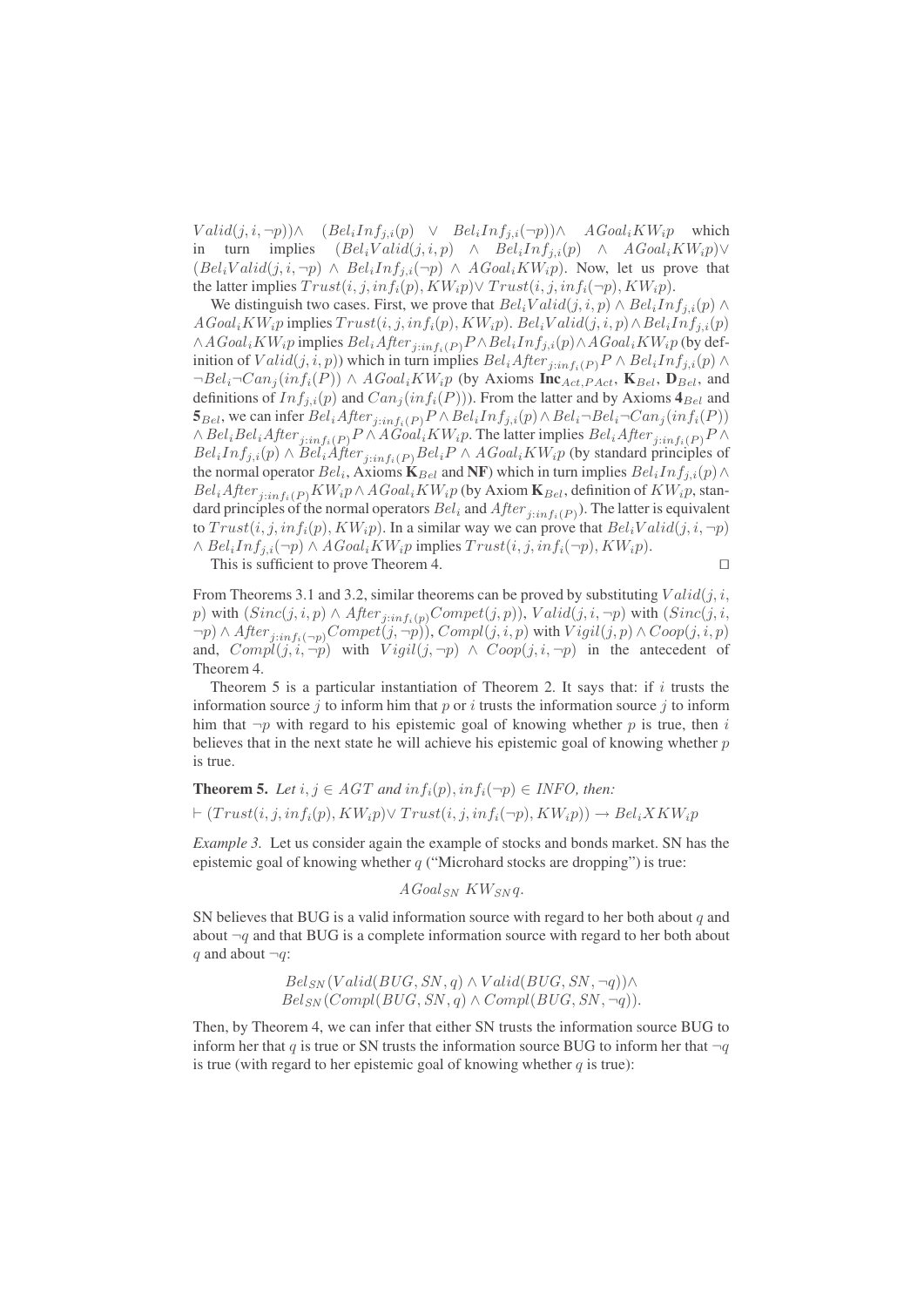$Trust(SN, BUG, inf_{SN}(q), KW_{SN}q) \vee Trust(SN, BUG, inf_{SN}(\neg q), KW_{SN}q).$ 

Finally, by Theorem 5, we can infer that SN believes that in the next state she will achieve her goal of knowing whether  $q$  is true:

 $Bels_{N} X KW$ SNG.

## **6 The Graded Aspect of Trust**

In this section we show how the logic presented in Section 2 can be appropriately modified by substituting the doxastic operators of type  $Bel<sub>i</sub>$  with operators of graded beliefs which enable to express that an agent believes some fact  $\varphi$  with strength k. We will exploit these operators in order to enrich Definition 1 of trust in the trustee's action, moving from *binary trust* (i.e. either i trusts j or i does not trust j) to *graded trust* (i.e. agent i trusts agent j with a certain strength  $k$ ).

### **6.1 A Logic of Graded Beliefs**

We introduce a a non-empty set of n integers  $I = \{1, \ldots, n\}$ . For every integer  $x \in I$ and agent  $i \in AGT$  we suppose a corresponding operator  $Bel_i^{\geq x}$ . Operators of type  $Bel_i^{\geq x}$  substitute the doxastic operators  $Bel_i$  in Hintikka's style [19] introduced in Section 2. A formula  $Bel_i^{\geq x} \varphi$  is meant to stand for "agent *i* believes  $\varphi$  at least with strength x". We sketch the semantics of these operators and the corresponding axiomatization.

Every operator  $Bel_i^{\geq x}$  is interpreted according to a binary relation  $P_i^x$  between possible worlds in W. These binary relations are used to specify the degree of *exceptionality* of a certain world according to a given agent.<sup>6</sup> The binary relations  $P_i^x$  substitute the binary relations  $B_i$  as defined in Section 2. Thus, the definition of  $\mathcal L$  models has to be modified accordingly. Given an arbitrary world  $w \in W$ , if  $(w, w') \in P_i^x$  then  $w'$ is a world that at world w is *exceptional* for agent i at most with degree x. For every  $i \in AGT$  and  $x \in I$ , we note  $P_i^x(w) = \{w' : (w, w') \in P_i^x\}$  the set of worlds that at world  $w$  are exceptional for agent  $i$  at most with degree  $x$ .

The truth definition of formula  $Bel_i^{\geq x} \varphi$  is given as follows.

 $- M, w \models Bel_i^{\geq x} \varphi \text{ iff } M, w' \models \varphi \text{ for all } w' \text{ such that } (w, w') \in P_i^x$ 

As far as the semantic constraints are concerned, we suppose that, for any  $x, y \in I$  such that  $y < x$ , the set of worlds that at world w are for agent i exceptional at most with degree  $y$  is a subset of the set of worlds that are for agent i exceptional at most with degree x. Formally, for any  $w \in W$ ,  $i \in AGT$  and  $x, y \in I$  such that  $y < x$ :

S12 if  $(w, w') \in P_i^y$  then  $(w, w') \in P_i^x$ .

<sup>6</sup> Note that the *exceptionality* degree of a certain world should be considered as the opposite of its *possibility* degree. That is, the *exceptionality* degree of a certain world decreases when its *possibility* degree increases.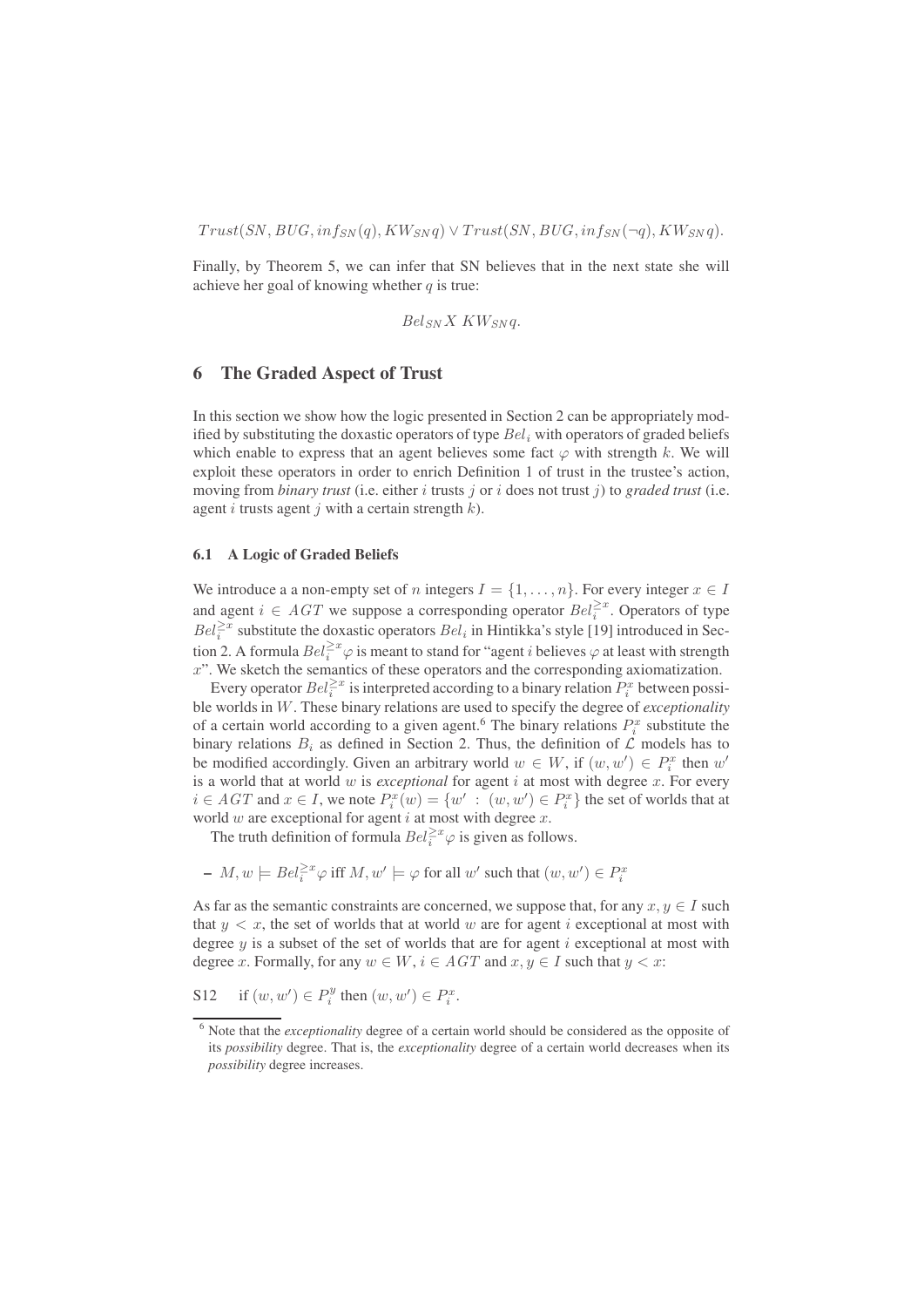

**Fig. 1.**

In this sense, worlds in a model are ordered according to their exceptionality degrees and form a "system of spheres" [26]. In particular, an *ordinal conditional function* (OCF)  $\kappa_i^w : W \mapsto I$  in Spohn's sense [34] can be associated with every agent i and every world w in a model M, where  $\kappa_i^w(w')$  corresponds to the degree of exceptionality of world w' for agent i at world w.<sup>7</sup> Every function  $\kappa_i^w$  can be defined from the relation  $P_i$  as follows:

 $- \kappa_i^w(w') = 1$  if and only if  $w' \in P_i^1(w)$ ; **−** for every  $x \in I$  such that  $x > 1$ ,  $\kappa_i^w(w') = x$  if and only if  $w' \in P_i^x(w)$  and  $w' \notin P_i^{x-1}(w)$ .

By way of example, suppose that there are four different exceptionality degrees as in Fig. 1, that is,  $I = \{1, 2, 3, 4\}$ . The eight worlds  $v_1-v_8$  are ordered as follows:

 $-P_{i}^{4}(w) = \{v_{1}, v_{2}, v_{3}, v_{4}, v_{5}, v_{6}, v_{7}, v_{8}\};$  $-P_{i}^{3}(w) = \{v_{3}, v_{4}, v_{5}, v_{6}, v_{7}, v_{8}\};$  $-P_i^2(w) = \{v_5, v_6, v_7, v_8\};$  $- P_i^1(w) = \{v_7, v_8\}.$ 

This means that worlds  $v_1-v_8$  are the worlds that are exceptional for agent i at most with maximal degree 4; worlds  $v_3-v_8$  are the worlds that are exceptional for agent i at most with degree 3; worlds  $v_5-v_8$  are the worlds that are exceptional for agent i at most with degree 2; worlds  $v_7$  and  $v_8$  are the two worlds that are exceptional for agent i at most with minimal degree 1.

 $<sup>7</sup>$  On this issue, see also [25].</sup>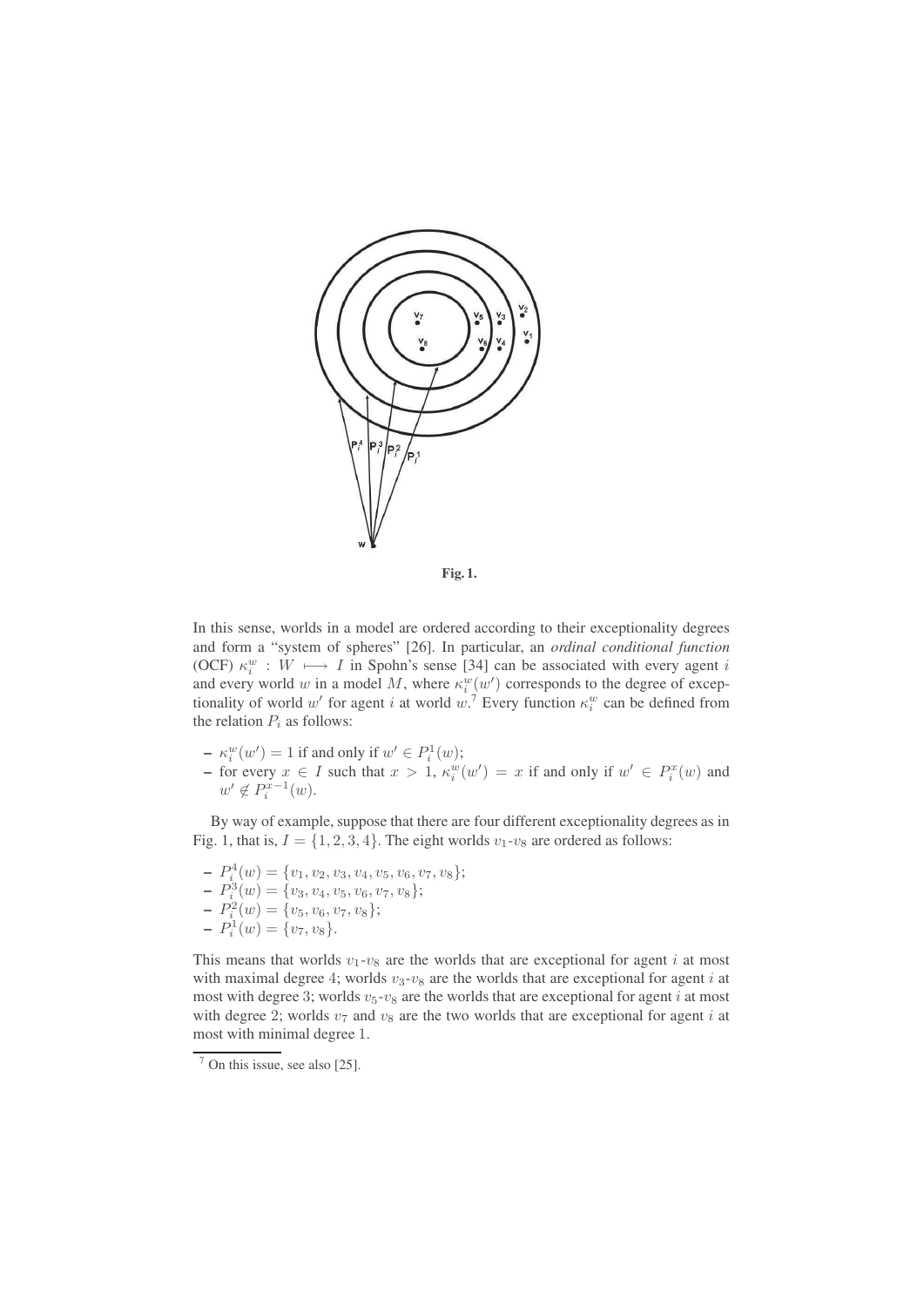The previous four items contain even more information. Worlds  $v_1$  and  $v_2$  belong to  $P_i^4(w)$  and do not belong to  $P_i^3(w)$ , hence they are worlds that are for agent *i* exceptional with degree 4. That is,  $\kappa_i^w(v_1) = \kappa_i^w(v_2) = 4$ . Worlds  $v_3$  and  $v_4$  belong to  $P_i^3(w)$ and do not belong to  $P_i^2(w)$ , hence they are worlds that are for agent *i* exceptional with degree 3. That is,  $\kappa_i^w(v_3) = \kappa_i^w(v_4) = 3$ . Worlds  $v_5$  and  $v_6$  belong to  $P_i^2(w)$  and do not belong to  $P_i^1(w)$ , hence they are worlds that are for agent *i* exceptional with degree 2. That is,  $\kappa_i^w(v_5) = \kappa_i^w(v_6) = 2$ . Finally,  $v_7$  and  $v_8$  belong to  $P_i^1(w)$ , hence they are worlds that are for agent *i* exceptional with degree 1. That is,  $\kappa_i^w(v_7) = \kappa_i^w(v_8) = 1$ .

The following is the logical axiom which corresponds to the previous semantic constraint S12. For any,  $x, y \in I$  such that  $y < x$ :

$$
\text{Inc}_{x,y} \ \ Bel^{\geq x}_{i} \varphi \to Bel^{ \geq y}_{i} \varphi
$$

According to Axiom  $\text{Inc}_{x,y}$ , if agent i believes  $\varphi$  at least with strength x and  $y < x$ then, agent *i* believes  $\varphi$  at least with strength *y*.

Additional reasonable principles for operators of type  $Bel_i^{\geq x}$  are the following. Suppose that x is the bigger number in I, that is,  $x, y \in I$  and  $\forall z \in I, z \geq x$ . Then:

 $\mathbf{D}_{max} \qquad \neg (Bel_i^{\geq x} \varphi \wedge Bel_i^{\geq x} \neg \varphi)$ **PIntrPoss**  $Bel_i^{\geq z} \varphi \to Bel_i^{\geq x} Bel_i^{\geq z} \varphi$ **NIntrPoss**  $\neg Bel_i^{\geq z} \varphi \rightarrow Bel_i^{\geq x} \neg Bel_i^{\geq z} \varphi$ 

According to Axiom  $\mathbf{D}_{max}$ , it is never the case that an agent believes both  $\varphi$  and  $\neg \varphi$ with maximal strength x. According to Axiom **PIntrPoss** and Axiom **NIntrPoss**, if an agent believes (resp. does not believe)  $\varphi$  at least with strength z then, he believes with maximal strength x that he believes (resp. does not believe)  $\varphi$  at least with strength z.

The three axioms correspond to the following three first-order properties of Kripke models. Suppose that  $x, y \in I$  and  $\forall z \in I$ ,  $z \geq x$ . Then, for any  $w \in W$ ,  $i \in AGT$ and  $z \in I$ :

S13  $\exists w' \in W$  such that  $(w, w') \in P_i^x$ <br>S14 if  $(w, w') \in P_i^x$  and  $(w', v) \in P_i^z$  then  $(w, v) \in P_i^z$ <br>S15 if  $(w, w') \in P_i^x$  and  $(w, v) \in P_i^z$  then  $(w', v) \in P_i^z$ 

It is straightforward to prove that every operator  $Bel_i^{\geq x}$  satisfies Axioms 4 and 5. Indeed, the following two formulas are derivable from Axioms  $\text{Inc}_{x,y}$ , **PIntrPoss** and **NIntrPoss**, for every  $x \in I$  and  $i \in AGT$ :

$$
- Bel_i^{\geq x} \varphi \to Bel_i^{\geq x} Bel_i^{\geq x} \varphi
$$
  

$$
- \neg Bel_i^{\geq x} \varphi \to Bel_i^{\geq x} \neg Bel_i^{\geq x} \varphi.
$$

The operators of type  $Bel_i^{\geq x}$  introduced above enable to specify a concept of graded belief of the form "agent i has a belief with strength x that  $\varphi$  is true" (or "agent i believes with strength x that  $\varphi$  is true") in which the *exact* strength of the agent's belief is specified. This concept is a fundamental building block for a characterization of the concept of graded trust.

We assume that "agent i has a belief with strength x that  $\varphi$  is true" (or "agent i believes with strength x that  $\varphi$  is true"), noted  $Bel_i^x \varphi$ , if and only if "agent i believes  $\varphi$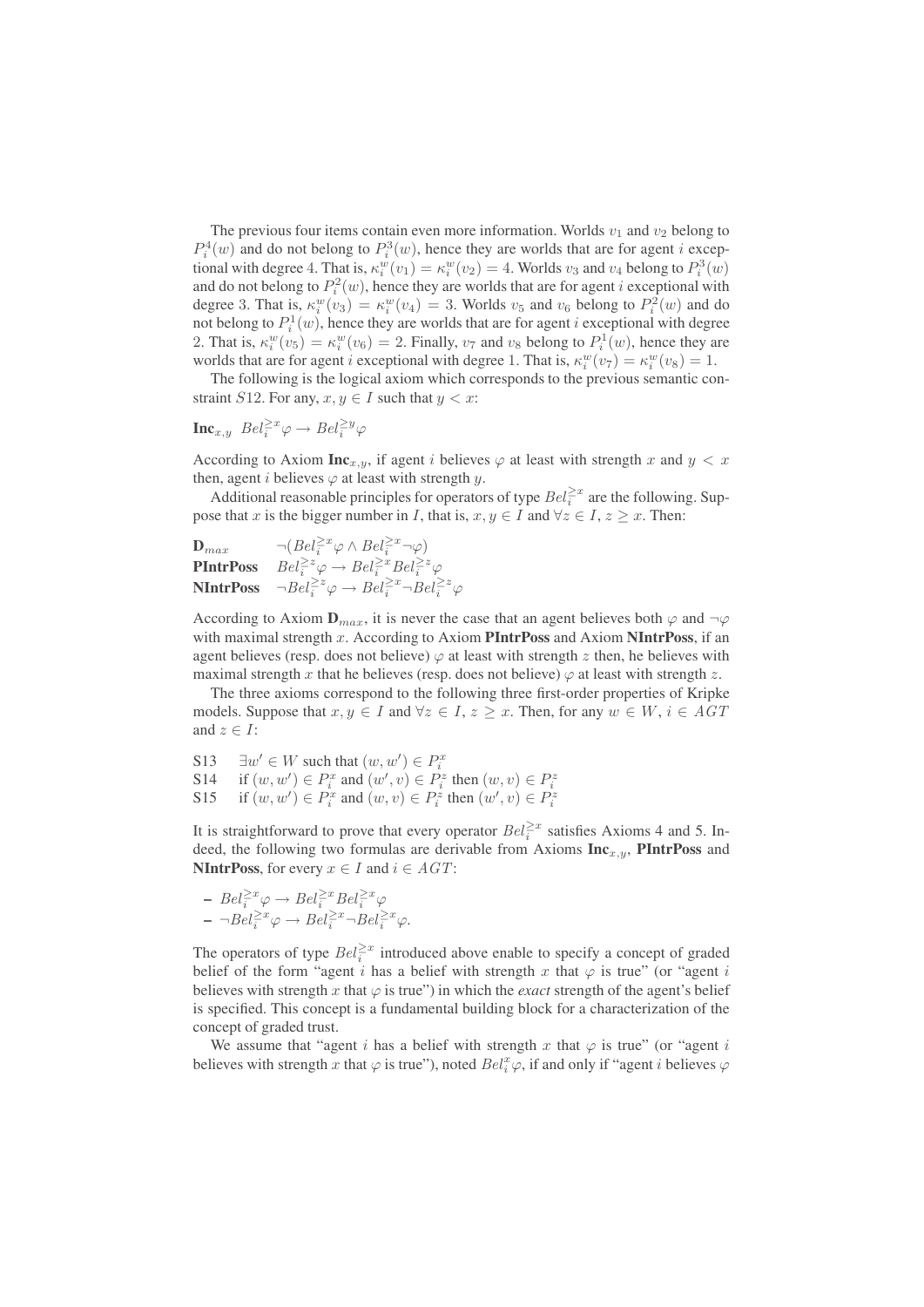at least with strength x and, there is no  $y > x$  such that agent i believes  $\varphi$  at least with strength  $y$ ". Formally:

$$
Bel_i^x \varphi \stackrel{\text{def}}{=} Bel_i^{\geq x} \varphi \wedge \bigwedge_{y \in I, x < y} \neg Bel_i^{\geq y} \varphi
$$

We can prove that every operator  $Bel_i^x$  satisfies Axioms 4 and 5. Indeed, the following two formulas are derivable from Axioms **Inc**x,y, **PIntrPoss** and **NIntrPoss**, for every  $x \in I$  and  $i \in AGT$ :

$$
\begin{aligned}\n&- \text{Bel}^x_i \varphi \rightarrow \text{Bel}^x_i \text{Bel}^x_i \varphi \\
&- \neg \text{Bel}^x_i \varphi \rightarrow \text{Bel}^x_i \neg \text{Bel}^x_i \varphi.\n\end{aligned}
$$

#### **6.2 A Definition of Graded Trust**

The concept of graded trust we are interested in here is the following.

**Definition 8.** *GRADED TRUST IN THE TRUSTEE'S ACTION. Agent* i *trusts agent* j *to do* α *with respect to the achievement of* ϕ *with a certain strength* x *if and only if* i *has the achievement goal that*  $\varphi$  *and i believes with strength* x *that:* 

- *1. j, by doing*  $\alpha$ *, will ensure that*  $\varphi$  *AND*
- *2.* j *has the capacity to do* α *AND*
- *3.* j *intends to do* α*.*

Definition 8, which is the variant of Definition 1 for graded trust, can be formally translated by means of the operator  $Bel_i^x$ :

$$
Trust^{x}(i, j, \alpha, \varphi) \stackrel{\text{def}}{=}
$$

$$
A\text{Goal}_i \varphi \land \text{Bel}_i^x(\text{After}_{j:\alpha} \varphi \land \text{Can}_j(\alpha) \land \text{Int}_j(\alpha))
$$

 $Trust^{x}(i, j, \alpha, \varphi)$  is meant to stand for: i trusts j to do  $\alpha$  with respect to the achievement of  $\varphi$  with a certain strength x.

Given the logical equivalence between the formula  $Can<sub>i</sub>(\alpha) \wedge Int<sub>i</sub>(\alpha)$  and formula  $Does_{i:\alpha}$ , the definition of graded trust can be simplified as follows:

$$
Trust^{x}(i,j,\alpha,\varphi) \stackrel{\text{def}}{=} AGoal_{i}\varphi \wedge Bel_{i}^{x}(After_{j:\alpha}\varphi \wedge Does_{j:\alpha} \top)
$$

Starting from this concept of graded trust, it is interesting to study how the graded beliefs of the truster about different properties of the trustee are combined in order to assess the trustworthiness of the trustee with respect to a certain task. For instance, suppose that i (the truster) has the achievement goal that  $\varphi$ . Furthermore, i believes with strength x that j (the trustee) has the capacity to do  $\alpha$ ; i believes with strength y that j, by doing  $\alpha$ , will ensure that  $\varphi$ ; and i believes with strength z that j intends to do  $\alpha$ . Finally, suppose that  $z < y < x$ . Which is the resulting strength of i's trust in j? From our definition of graded trust, it follows that the strength of i's trust in j is equal to the strength of i's belief with the lowest strength, that is, i's belief that j intends to do  $\alpha$ . Indeed, the following formula is derivable in our logic, for every  $x, y, z \in I$  such that  $z < y < x$ :

$$
-~\big(A\,Goal_i \varphi \wedge Bel^x_i After_{j:\alpha} \varphi \wedge Bel^y_i \,Can_j(\alpha) \wedge Bel^z_i \,Int_j(\alpha)\big) \rightarrow Trust^z(i,j,\alpha,\varphi).
$$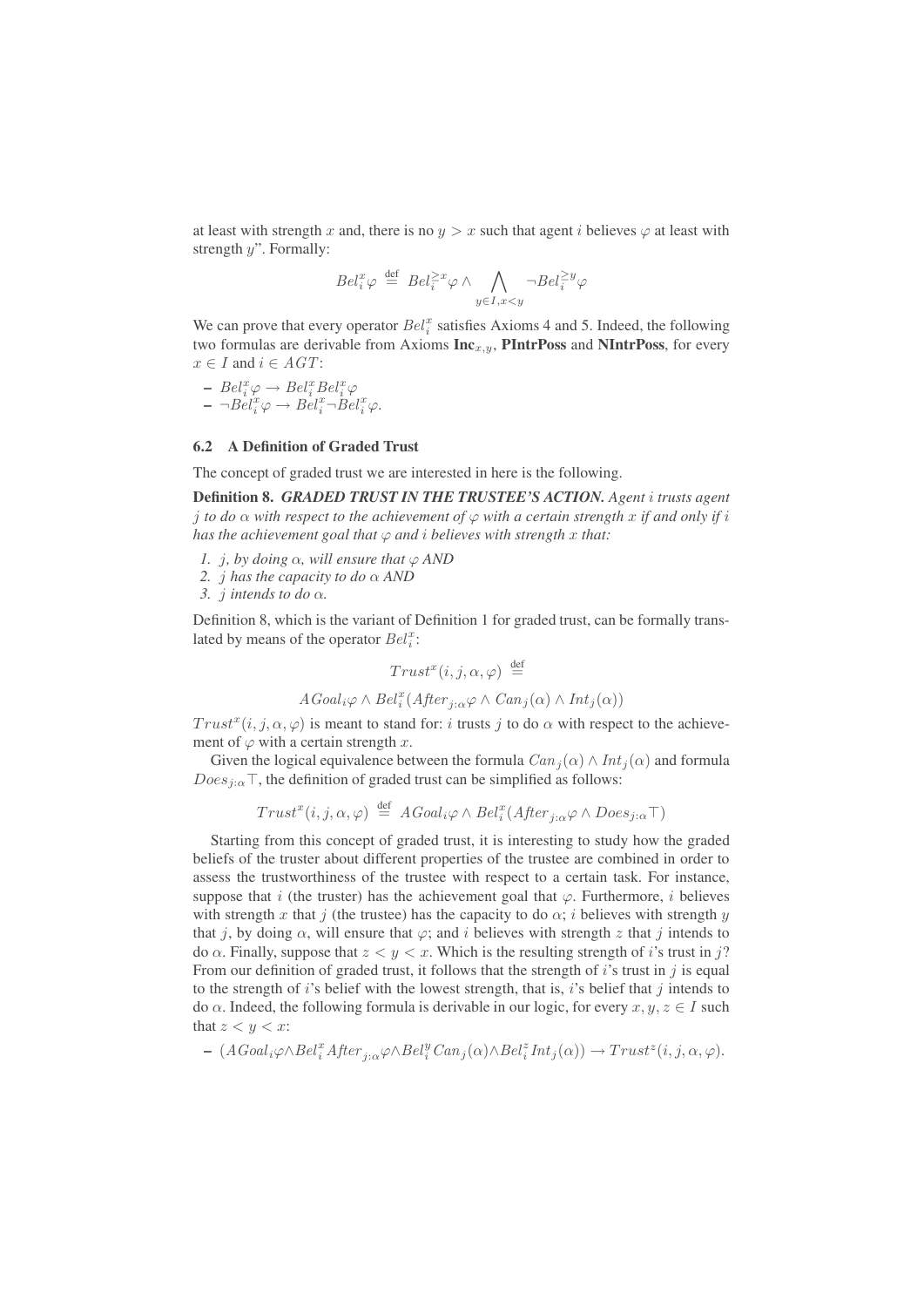This is a consequence of the more general theorem, derivable from Axiom  $\text{Inc}_{x,y}$  and the definition of the operator  $Bel_i^x$ , stating that, for every  $x_1, x_2, ..., x_m \in I$  such that  $x_1 < x_2 < \ldots < x_m$ :

$$
- (Bel_i^{x_1} \varphi_1 \wedge ... \wedge Bel_i^{x_m} \varphi_m) \rightarrow Bel_i^{x_1} (\varphi_1 \wedge ... \wedge \varphi_m).
$$

This means that. under the condition  $x_1 \, < \, x_2 \, < \, \ldots \, < \, x_m$ , if agent *i* believes  $\varphi_1$ with strength  $x_1$ , agent i believes  $\varphi_2$  with strength  $x_2,...$ , and agent i believes  $\varphi_m$  with strength  $x_m$  then, agent i believes  $\varphi_1 \wedge ... \wedge \varphi_m$  with minimal strength  $x_1$ .

It is worth noting that, starting from the previous concept of graded trust, the analysis of information sources given in Sections 4 and 5 can be refined by investigating the relationships between graded trust and graded beliefs about the properties of information sources. For instance, it would be interesting to study variants of Theorem 4 in which formulas expressing graded beliefs about properties of information sources appear in the antecedent and formulas expressing graded trust in the information source appear in the consequent of the implication. We postpone this kind of analysis to future work.

#### **6.3 Discussion: Regularity Levels**

The solution to the characterization of graded trust sketched in the previous two sections is aimed at capturing the truster's *uncertainty* in the attribution of certain properties to a given target  $j$  (Definition 8). Let us briefly discuss a different solution which consists in specifying the truster's belief that a given property belongs *more or less* to a given target j.

Consider for instance the analysis of the properties of information sources developed in Section 4. All properties of information sources have been expressed in a conditional form and have only been considered as binary properties (e.g. according to the definition of competence either  $j$  is competent about  $P$  or  $j$  is not competent about  $P$ ). A refinement of the analysis of trust in information sources consists in supposing that the properties of information sources are graded, i.e. the property that an agent  $i$  ascribes to the information source  $j$  is satisfied with a certain degree  $h$ . For example, it may be that agent i believes that the information source j is competent with a certain degree h. In order to capture this graded aspect of the properties of an information source, conditional operators of type  $\Rightarrow_h$  should be introduced.

A formula  $\varphi \Rightarrow_h \psi$  can be interpreted as the fact that there is no strict regularity in the relationship between the fact  $\varphi$  and the fact  $\psi$ , i.e. the set of circumstances where  $\varphi$  holds is *included* with a certain degree h in the set of circumstances where  $\psi$  holds.<sup>8</sup> For example, the formula  $Bel_iP \Rightarrow_h P$  denotes that the inclusion level of the set of circumstances where  $Bel_iP$  holds in the set of circumstances where P holds is h. Now, the fact that i believes that the information source  $\dot{\gamma}$  is competent with a certain degree h is represented by  $Bel_i(Bel_iP \Rightarrow_h P)$ .

<sup>&</sup>lt;sup>8</sup> Here the term "regularity" is taken with a similar meaning as A.J.I. Jones does in [21] when he says: "there exists a regularity in  $y$ 's behavior, so that under particular kinds of circumstances y exhibits a particular kind of behavior". The only difference is that here the word "regularity" is not restricted to behavior, but it can also be used for mental attitudes like competence or sincerity.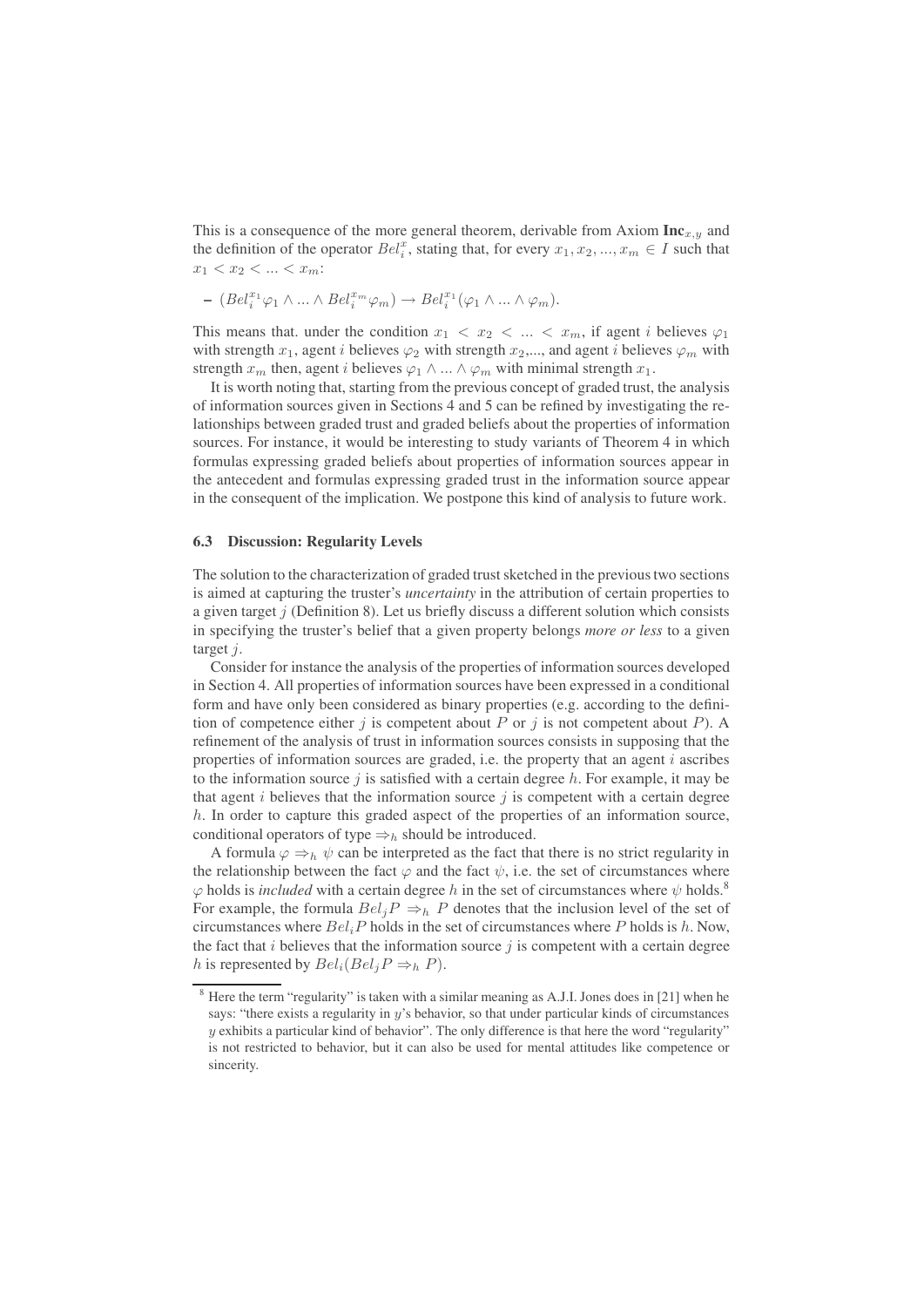We think that the basic principles of conditionals of the form  $\Rightarrow_h$  should be compatible with an interpretation of a formula  $\varphi \Rightarrow_h \psi$  in terms of a conditional probability. However, we leave open the possibility for other interpretations of this kind of formulas (on this point, see also [10]).

In this probabilistic interpretation the meaning of the regularity level h in  $\varphi \Rightarrow_h \psi$ is  $h = Pr(\psi|\varphi)$ , that is, h is the probability that  $\psi$  holds when  $\varphi$  holds.

The most important rule to be defined in the axiomatization of the conditional operators  $\Rightarrow_h$  is the rule of detachment. That is, assuming that  $\varphi \Rightarrow_h \psi$  holds and  $\varphi$ holds, what can be inferred about  $\psi$ ? In this paper we do not give an answer to this question. However, it seems reasonable to accept the following rule for detachment  $\varphi \Rightarrow_h \psi \rightarrow (\varphi \rightarrow \psi^h)$ , after having adopted the notation  $\psi^h \stackrel{\text{def}}{=} \top \Rightarrow_h \psi$ .

# **7 Related Works and Conclusion**

Although there are several comprehensive logical models of security in the recent literature in AI and computer science where the properties of a communication system such as privacy, confidentiality, availability, integrity, authentication are modeled (e.g. [4]), there is still a pressing need for elaborating more precise and general models of reasoning about trust. Indeed, the specification of trust reasoning is typically in the province of this discipline. Logical models of trust have been focused almost exclusively on informational trust, i.e. trust in information sources [8,9,22,27]. In these logics a certain agent is said to trust another agent if the former agent believes what the other agent says or that the information communicated to him by the other agent is reliable. Some authors have introduced trust in information sources as a primitive concept [8,27] whereas other authors have reduced it to a particular kind of belief of the truster [9,22].

In this work we have provided a more general logical analysis of trust and shown that trust in information sources is only a particular instance of a more general concept of trust. We have modeled the properties of information sources such as sincerity, validity, competence, etc. and shown that some of them are epistemic supports of trust in an information source, that is, they are sufficient conditions for trusting an information source to inform whether a certain fact is true (e.g. Theorem 4).

We have devoted special emphasis to the formalization of the motivational aspect of trust. In our perspective, a logic of trust must enable reasoning about goals of agents. In fact, agent  $i$ 's trust in agent  $j$  necessarily involves a main and primary motivational component which is a goal of the truster. If i trusts j then, necessarily i trusts j because i has some goal and thinks that  $j$  has the right properties to ensure that such a goal will be achieved. In this sense, our approach is different from the approach proposed in [21] in which the motivational aspect of trust is ignored, and trust is characterized only in terms of two beliefs of the truster: the truster's belief that a certain rule or regularity applies to the trustee (called "rule belief"), and the truster's belief that the rule or regularity is going to be followed by the trustee (called "conformity belief").

Directions for future research are manifold. First of all, our future future works will be devoted to better study the solution for the specification of graded beliefs and graded trust presented in Section 6. Special emphasis will be devoted to compare our solution with existing logical approaches to graded beliefs (e.g. [12,16]) and graded trust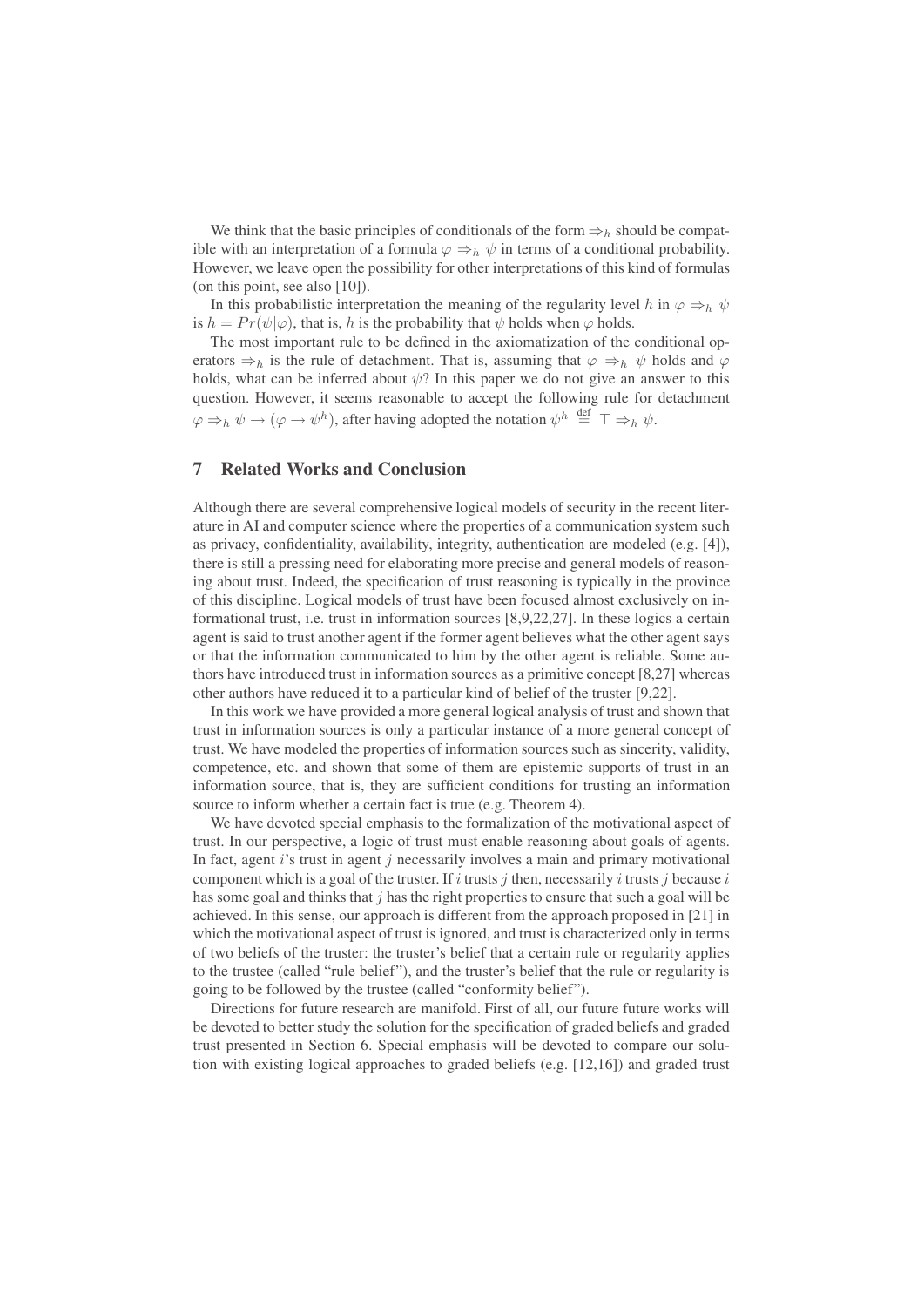(e.g. [24]) based on probability theory. Secondly, our future works will be devoted to improve over the formalization of information sources presented in this paper. For instance, in our current definitions of the properties of information sources entailment is formalized by a material implication. In the future we will substitute material implication with some form of conditional which is more adequate for our purpose of formalization.

# **References**

- 1. Belnap, N., Perloff, M., Xu, M.: Facing the future: agents and choices in our indeterminist world. Oxford University Press, New York (2001)
- 2. Blackburn, P., de Rijke, M., Venema, Y.: Modal Logic. Cambridge University Press, Cambridge (2001)
- 3. Bratman, M.: Intentions, plans, and practical reason. Harvard University Press (1987)
- 4. Burrows, M., Abadi, M., Needham, R.M.: A logic of authentication. ACM Transactions on Computer Systems 8(1), 18–36 (1990)
- 5. Castelfranchi, C., Falcone, R.: Principles of trust for MAS: Cognitive anatomy, social importance, and quantification. In: Proceedings of the Third International Conference on Multiagent Systems (ICMAS 1998), pp. 72–79 (1998)
- 6. Chellas, B.F.: Modal logic: an introduction. Cambridge University Press, Cambridge (1980)
- 7. Cohen, P.R., Levesque, H.J.: Intention is choice with commitment. Artificial Intelligence 42, 213–261 (1990)
- 8. Dastani, M., Herzig, A., Hulstijn, J., van der Torre, L.: Inferring trust. In: Leite, J., Torroni, P. (eds.) CLIMA 2004. LNCS, vol. 3487, pp. 144–160. Springer, Heidelberg (2005)
- 9. Demolombe, R.: To trust information sources: a proposal for a modal logical framework. In: Castelfranchi, C., Tan, Y.-H. (eds.) Trust and Deception in Virtual Societies. Kluwer, Dordrecht (1999)
- 10. Demolombe, R.: Reasoning about trust: a formal logical framework. In: Jensen, C., Poslad, S., Dimitrakos, T. (eds.) iTrust 2004. LNCS, vol. 2995, pp. 291–303. Springer, Heidelberg  $(2004)$
- 11. Demolombe, R., Lorini, E.: A logical account of trust in information sources. In: Proceedings of the Eleventh International Workshop on Trust in Agent Societies (2008)
- 12. Fagin, R., Halpern, J.: Reasoning about knowledge and probability. Journal of the Association for Computing Machinery 41(2), 340–367 (1994)
- 13. Fagin, R., Halpern, J., Moses, Y., Vardi, M.: Reasoning about Knowledge. MIT Press, Cambridge (1995)
- 14. Falcone, R., Castelfranchi, C.: Social trust: A cognitive approach. In: Castelfranchi, C., Tan, Y.H. (eds.) Trust and Deception in Virtual Societies, pp. 55–90. Kluwer, Dordrecht (2001)
- 15. Gerbrandy, J.: Bisimulations on Planet Kripke. PhD thesis, University of Amsterdam, The Netherlands (1999)
- 16. Halpern, J.Y.: Reasoning about uncertainty. MIT Press, Cambridge (2003)
- 17. Harel, D., Kozen, D., Tiuryn, J.: Dynamic Logic. MIT Press, Cambridge (2000)
- 18. Herzig, A., Longin, D.: Sensing and revision in a modal logic of belief and action. In: Proceedings of the 15th European Conference on Artificial Intelligence (ECAI 2002). IOS Press, Amsterdam (2002)
- 19. Hintikka, J.: Knowledge and Belief. Cornell University Press, New York (1962)
- 20. Huynh, T.G., Jennings, N.R., Shadbolt, N.R.: An integrated trust and reputation model for open multi-agent systems. Journal of Autonomous Agent and Multi-Agent Systems 13, 119– 154 (2006)